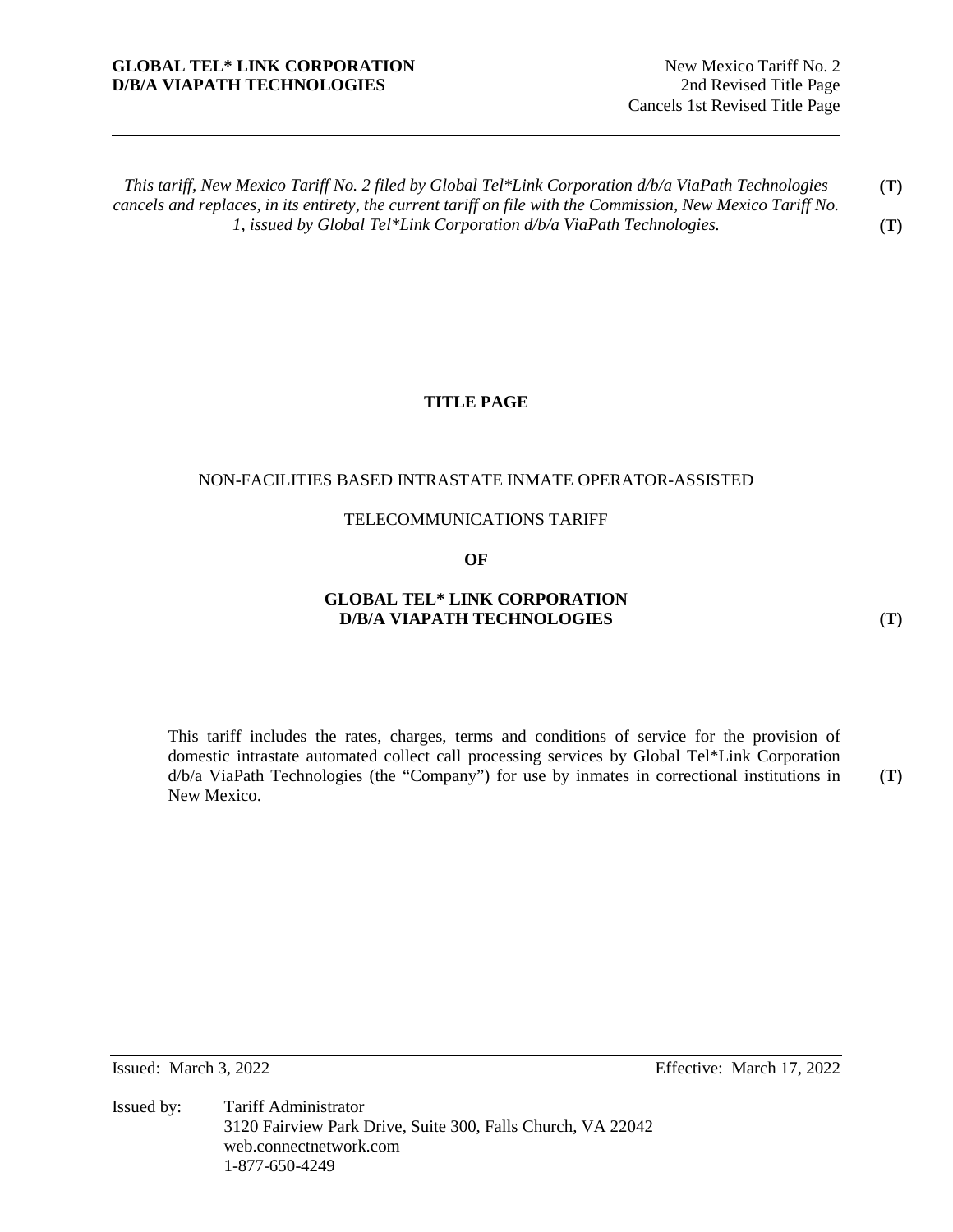# **GLOBAL TEL\* LINK CORPORATION** New Mexico Tariff No. 2<br> **D/B/A VIAPATH TECHNOLOGIES** 8th Revised Page 1 **D/B/A VIAPATH TECHNOLOGIES**

# **CHECK SHEET**

Pages of this tariff, as indicated below, are effective as of the date shown at the bottom of the respective pages. Original and revised pages, as named below, comprise all changes from the original tariff and are currently in effect as of the date on the bottom of this page.

| <b>PAGE</b>    | <b>REVISION</b> |        | <b>PAGE</b> | <b>REVISION</b> |        |
|----------------|-----------------|--------|-------------|-----------------|--------|
| Title          | 2nd Revised     | ∗      | 26          | 3rd Revised     | ∗      |
| $\mathbf{1}$   | 8th Revised     | $\ast$ | 26.1        | 4th Revised     | $\ast$ |
| $\overline{c}$ | 2nd Revised     | ∗      | 27          | 4th Revised     | $\ast$ |
| 3              | 2nd Revised     | ∗      | 28          | 4th Revised     | $\ast$ |
| $\overline{4}$ | 2nd Revised     | ∗      | 29          | 3rd Revised     | $\ast$ |
| 5              | 3rd Revised     | ∗      | 30          | 5th Revised     | ∗      |
| 6              | 4th Revised     | ∗      | 31          | 5th Revised     | $\ast$ |
| $\tau$         | 2nd Revised     | ∗      | 32          | 4th Revised     | $\ast$ |
| 8              | 2nd Revised     | ∗      | 33          | 1st Revised     | $\ast$ |
| 9              | 3rd Revised     | ∗      | 34          | Original        | $\ast$ |
| 10             | 3rd Revised     | ∗      |             |                 |        |
| 11             | 2nd Revised     | ∗      |             |                 |        |
| 12             | 2nd Revised     | ∗      |             |                 |        |
| 13             | 2nd Revised     | ∗      |             |                 |        |
| 14             | 2nd Revised     | ∗      |             |                 |        |
| 15             | 3rd Revised     | *      |             |                 |        |
| 16             | 2nd Revised     | ∗      |             |                 |        |
| 17             | 2nd Revised     | ∗      |             |                 |        |
| 18             | 2nd Revised     | ∗      |             |                 |        |
| 19             | 3rd Revised     | ∗      |             |                 |        |
| 20             | 3rd Revised     | ∗      |             |                 |        |
| 21             | 3rd Revised     | ∗      |             |                 |        |
| 22             | 4th Revised     | ∗      |             |                 |        |
| 23             | 3rd Revised     | ∗      |             |                 |        |
| 24             | 3rd Revised     | ∗      |             |                 |        |
| 25             | 3rd Revised     | $\ast$ |             |                 |        |

\* - indicates those pages included with this filing

Issued: March 3, 2022 Effective: March 17, 2022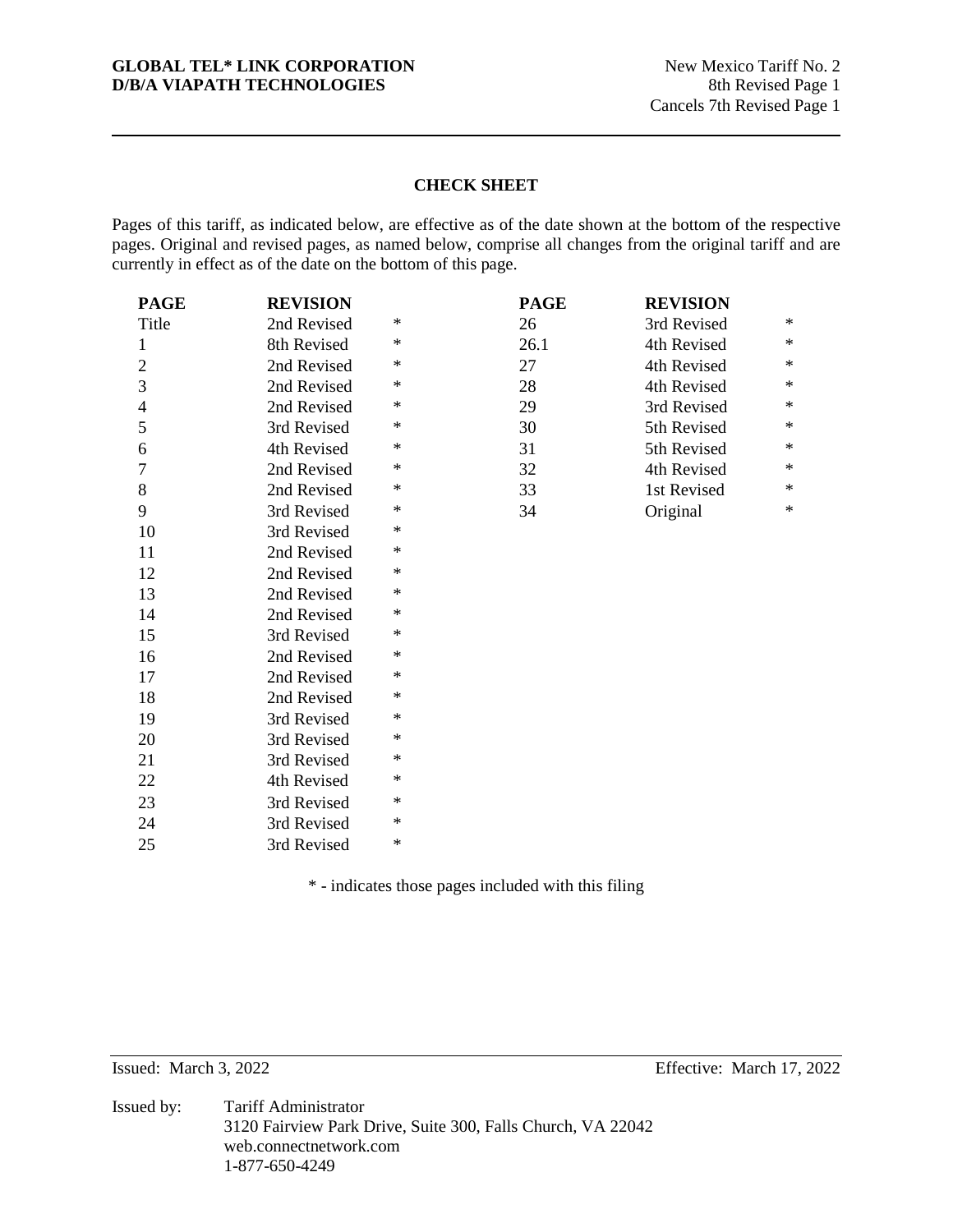# **TABLE OF CONTENTS**

| <b>Section</b><br><b>TITLE PAGE</b>                  | Page<br>Cover  |
|------------------------------------------------------|----------------|
| <b>CHECK SHEET</b>                                   |                |
| <b>TABLE OF CONTENTS</b>                             | $\overline{2}$ |
| <b>EXPLANATION OF SYMBOLS</b>                        | 3              |
| <b>TARIFF FORMAT</b>                                 | $\overline{4}$ |
| <b>SECTION 1 - TECHNICAL TERMS AND ABBREVIATIONS</b> | 5              |
| <b>SECTION 2 - RULES AND REGULATIONS</b>             | 7              |
| <b>SECTION 3 - DESCRIPTION OF SERVICE AND RATES</b>  | 19             |

Issued: March 3, 2022 Effective: March 17, 2022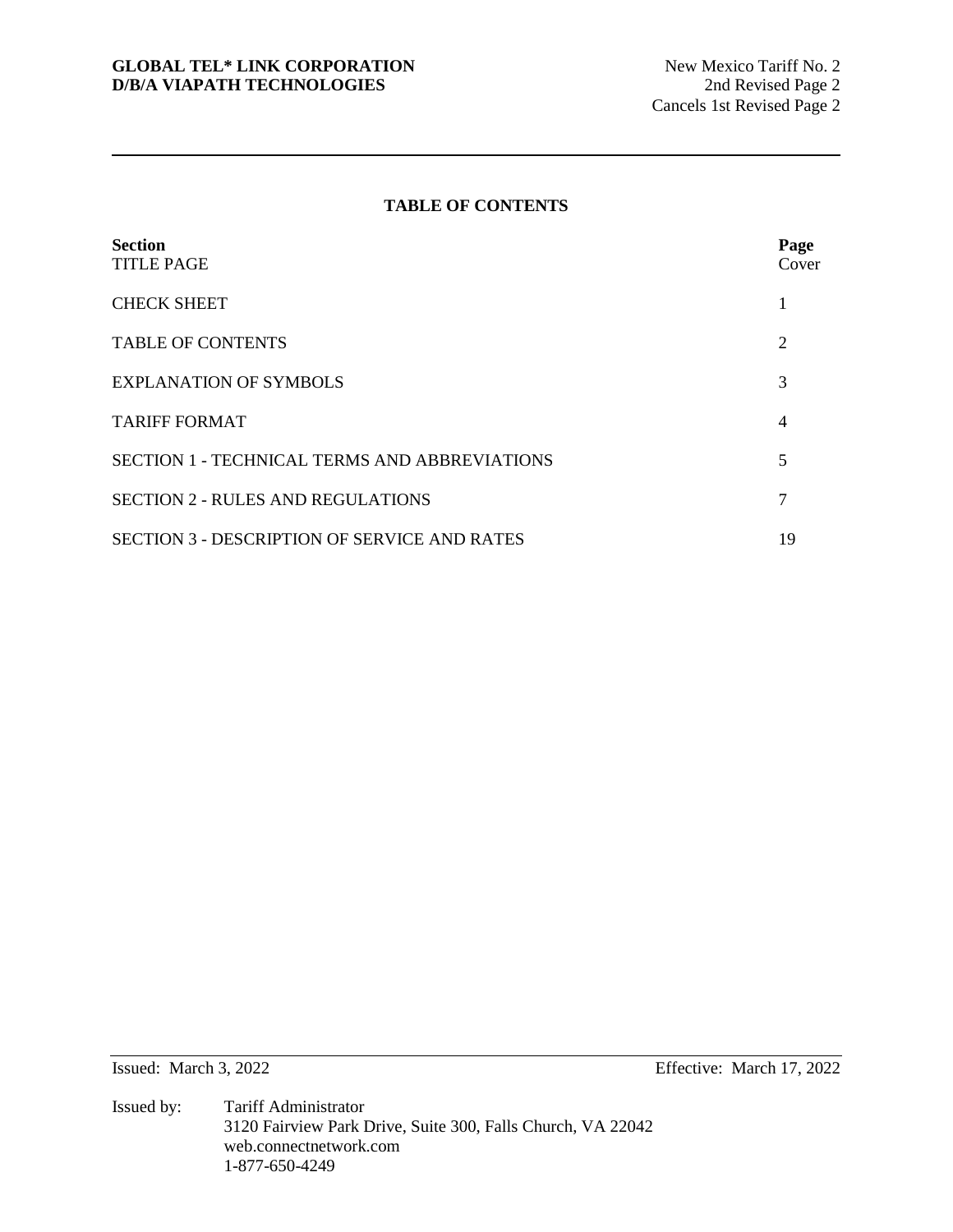# **GLOBAL TEL\* LINK CORPORATION** New Mexico Tariff No. 2 **D/B/A VIAPATH TECHNOLOGIES** 2nd Revised Page 3

# **EXPLANATION OF SYMBOLS**

The following are the only symbols used for the purposes indicated below:

- **(C)** To signify a changed listing, rule or condition which may affect rates or charges.
- **(D)** To signify discontinued material, including a listing, rate, rule or condition.
- **(I)** To signify an increase in rates or charges.
- **(M)** To signify material relocated from or to another part of this tariff with no change in text, rate, rule or condition.
- **(N)** To signify new material, including a listing, rate, rule or condition.
- **(R)** To signify a reduction in rates or charges.
- **(T)** To signify a change in the wording of the text, but no change in rate, rule or condition.
- **(X)** To signify a correction or reissued matter.

Issued: March 3, 2022 Effective: March 17, 2022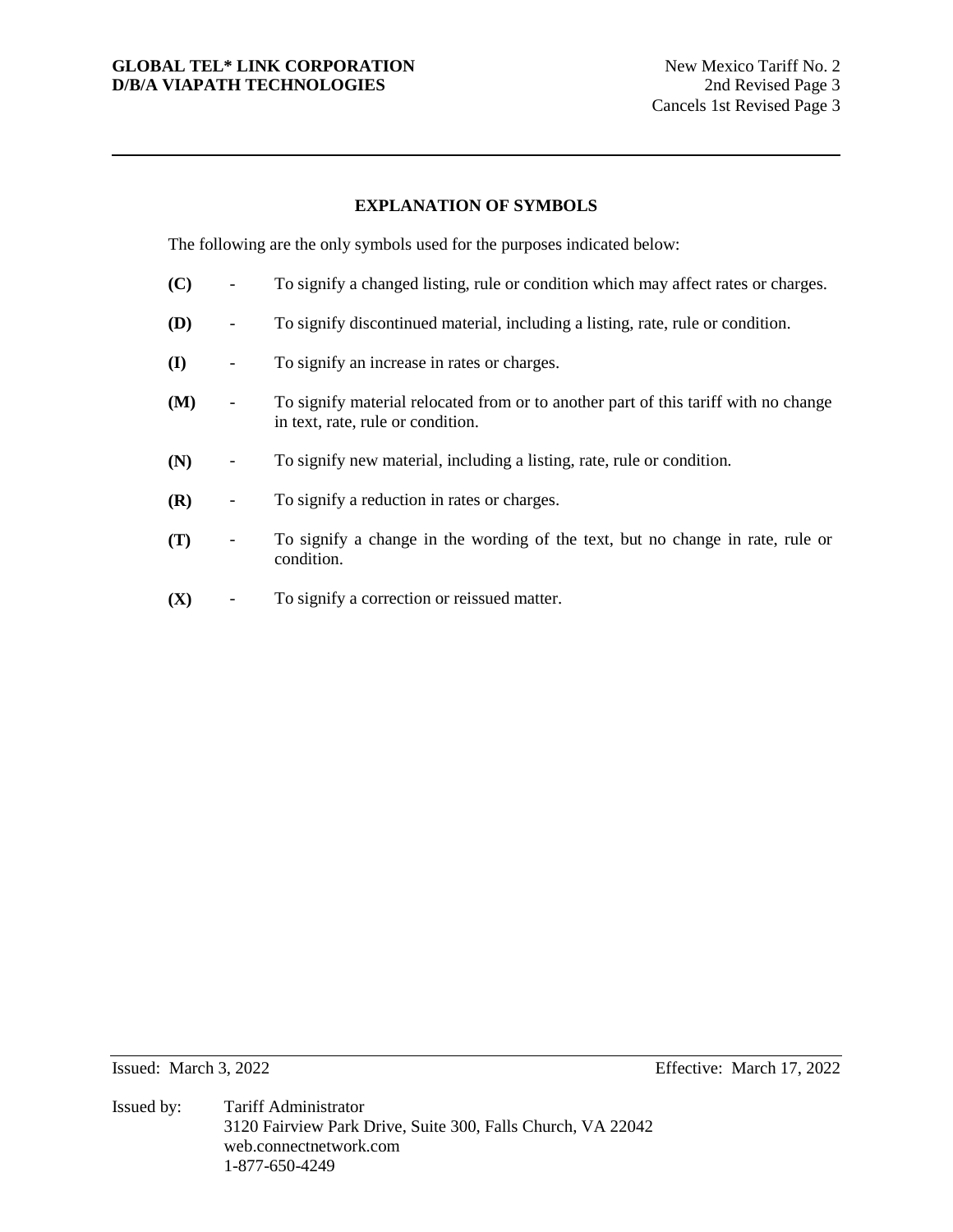# **TARIFF FORMAT**

- **A. Page Numbering** Page numbers appear in the upper right corner of the page. Pages are numbered sequentially. When a new page is added between pages already in effect, a decimal is added. For example, a new page added between pages 14 and 15 would be 14.1.
- **B. Page Revision Numbers Revision numbers also appear in the upper right corner of each page.** These numbers are used to determine the most current page version on file with the New Mexico Public Regulation Commission. For example, the  $4<sup>th</sup>$  Revised Page 14 cancels the  $3<sup>rd</sup>$  Revised Page 14. Because of various suspension periods, deferrals, etc. the Commission follows in its approval process, the most current page number on file with the Commission is not always the tariff page in effect. Consult the Check Sheet for the page currently in effect.
- **C. Paragraph Numbering Sequence** There are nine levels of paragraph coding. Each level of coding is subservient to its next higher level:

2. 2.1. 2.1.1. 2.1.1.A. 2.1.1.A.1.  $2.1.1.A.1.(a).$ 2.1.1.A.1.(a).I. 2.1.1.A.1.(a).I.(i).

**D. Check Sheets** - When a tariff filing is made with the Commission, an updated Check Sheet accompanies the filing. The Check Sheet lists the pages contained in the tariff, with a cross reference to the current revision number. When new pages are added, the Check Sheet is changed to reflect the revision. All revisions made in a given filing are designated by an asterisk (\*). There will be no other symbols used on this page if these are the only changes made to it (i.e., the format, etc. remain the same, just revised revision levels on some pages.) The tariff user should refer to the latest check sheet to find out if a particular page is the most current on file with the Commission.

Issued: March 3, 2022 Effective: March 17, 2022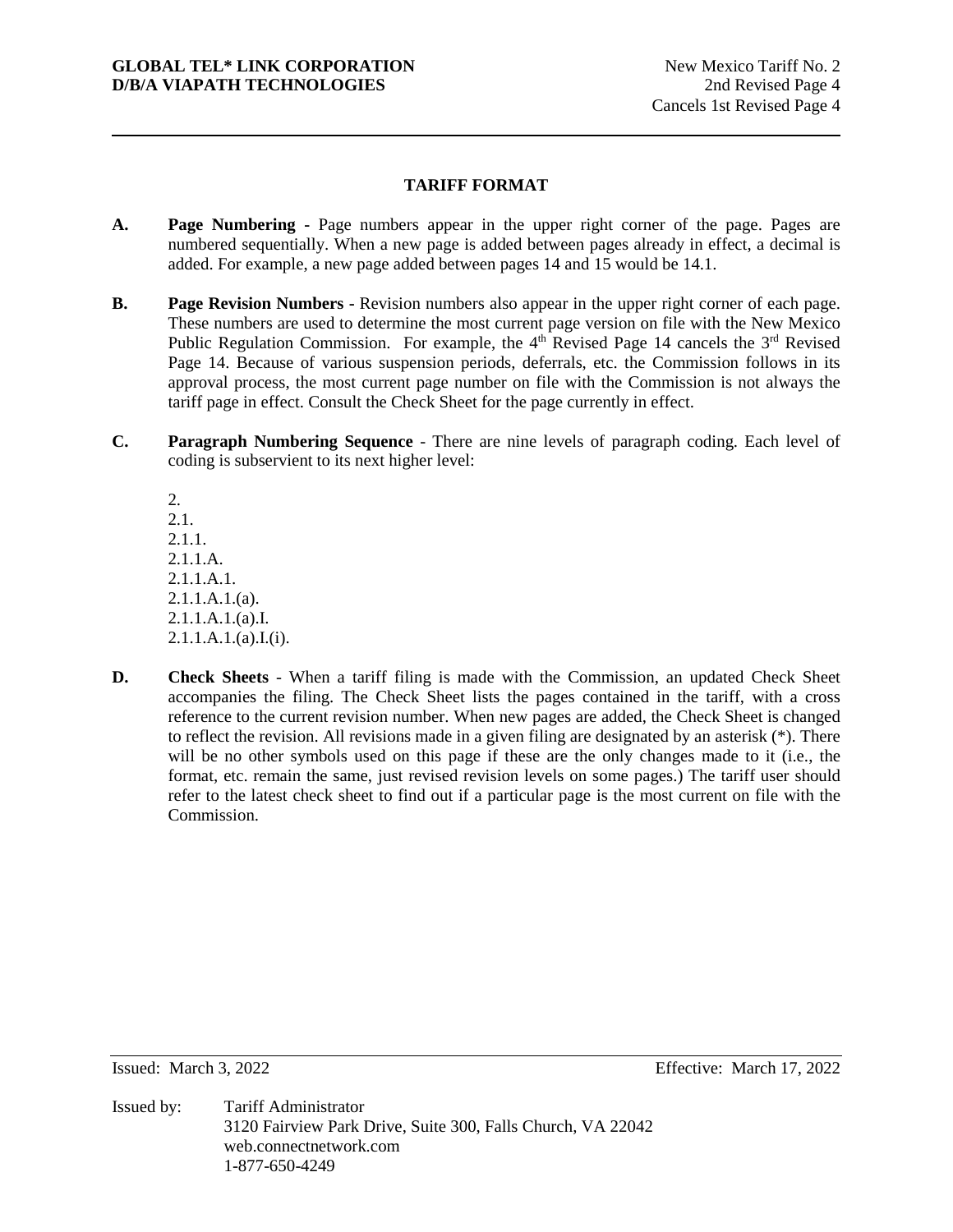# **SECTION 1 - TECHNICAL TERMS AND ABBREVIATIONS**

**Ancillary Service Charge –** Any charge Consumers may be assessed for the use of Inmate Calling services that are not included in the per-minute charges assessed for individual calls.

**Automated Collect Calls** - Calls billed to the called party and completed through an automated call processing system that prompts the call originator and the called party such that the call is completed without live operator assistance.

**Average Daily Population (ADP) –** The sum of all inmates in a facility for each day of the preceding calendar year, divided by the number of days in the year.

**Collect Billing** - A billing arrangement whereby the originating caller may bill the charges for a call to the called party, provided the called party agrees to accept the charges.

**Commission** - Refers to the New Mexico Public Regulation Commission.

**Company** - Used throughout this tariff to refer to Global Tel\*Link Corporation d/b/a ViaPath Technologies, unless otherwise clearly indicated by the context.

**(T) (T)** 

**Correctional Institutions** - Used throughout this tariff to refer to prisons, jails, penal facilities or other institutions used for penalty purposes which contract with the Company for the provision of service for use by their inmate population.

**Customer** - A person, firm, partnership, corporation or other entity which arranges for the Company to provide, discontinue or rearrange telecommunications services on behalf of itself or others; uses the Company's telecommunications services; and is responsible for payment of charges, all under the provisions and terms of this tariff. In the case of collect-only calling services provided to inmates of correctional Institutions, the called party is the Customer and is responsible for payment of charges.

Issued: March 3, 2022 Effective: March 17, 2022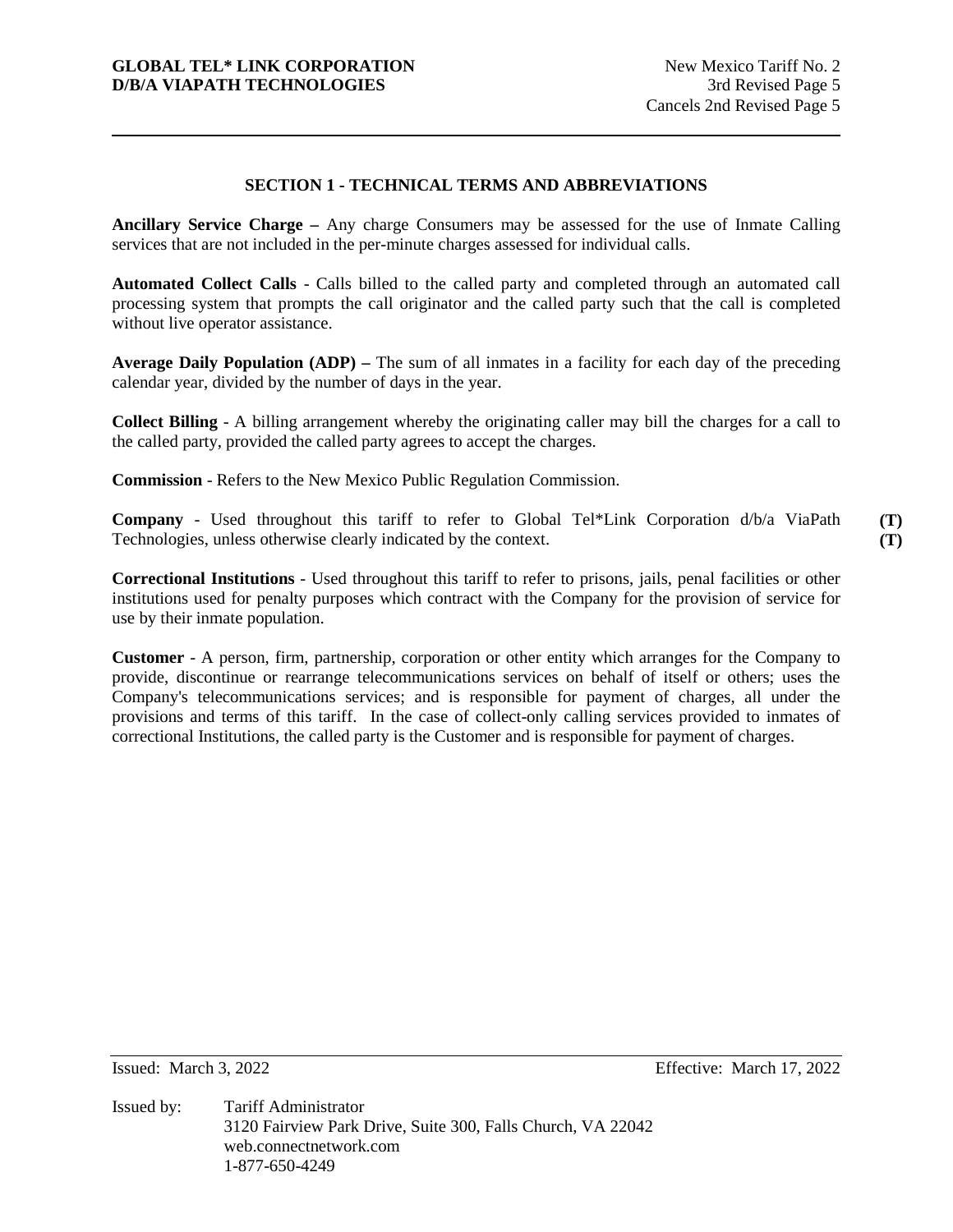# **SECTION 1 - TECHNICAL TERMS AND ABBREVIATIONS, CONT'D.**

**GTL** - Used throughout this tariff to refer to Global Tel\* Link Corporation d/b/a ViaPath Technologies, the issuer of this tariff. **(T)** 

**Inmates** - The jailed population of correctional institutions who are authorized by the Institution to use such service. Responsibility for payment of Inmate charges requires positive acceptance by a Customer (i.e., billed to a third party) or prepayment by the Inmate.

**Institution** - Used throughout this tariff to refer to correctional institutions.

**Institutional Telephone** - A coinless telephone instrument that allows Inmates to place collect and prepaid calls at the instrument.

**Jail** – A facility of a local, state or federal law enforcement agency that is used primarily to hold individuals who are (1) awaiting adjudication of criminal charges; (2) post-conviction and committed to confinement for sentences of one year or less; (3) post conviction and awaiting transfer to another facility. The term also includes city, county or regional facilities that have contracted with a private company to manage day-to-day operations; privately-owned and operated facilities primarily engaged in housing city, county or regional inmates; and facilities used to detain individuals pursuant to a contract with U.S. Immigration and Customs Enforcement.

**LATA** - Local access and transport area. A geographic area established by the US District Court for the District of Columbia in Civil Action No. 82-0192.

**NMPRC** - New Mexico Public Regulation Commission.

**Pay Telephone** - A telephone instrument equipped with a credit card reader, coin box, or similar device that allows charges to be collected for each call at the instrument.

**Premises** - The physical space designated by the Customer for the termination of the Company's service.

**Prison** – A facility operated by a territorial, state or federal agency that is used primarily to confine individuals convicted of felonies and sentenced to terms in excess of one year. The term also includes public and private facilities that provide outsource housing to other agencies such as the State Departments of Correction and the Federal Bureau of Prisons; and facilities that would otherwise fall under the definition of a Jail but in which the majority of inmates are post-conviction or are committed to confinement for sentences longer than one year.

**Terminal Equipment** - Telecommunications devices, apparatus and associated wiring on the Premises of the Customer.

Issued: March 3, 2022 Effective: March 17, 2022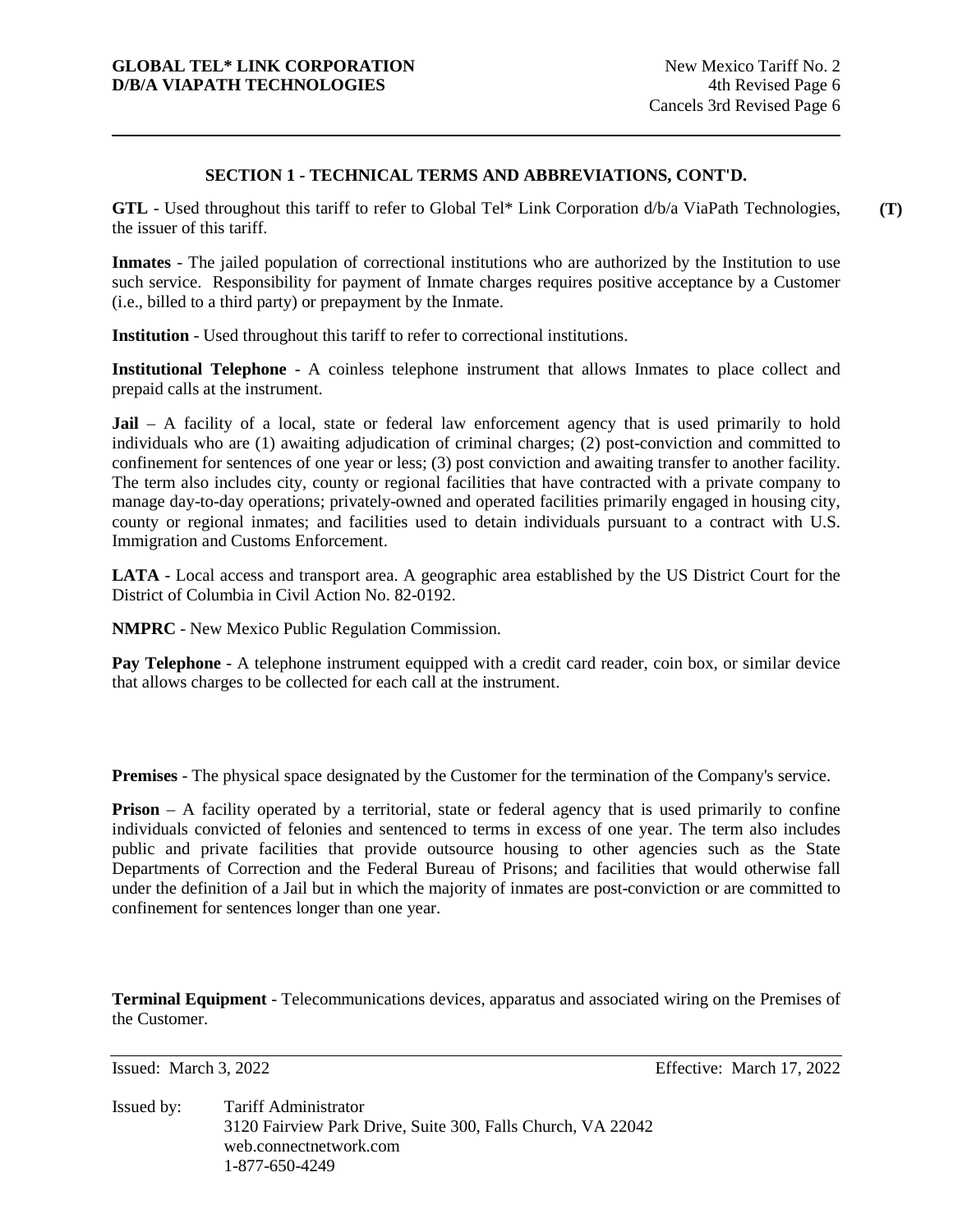# **SECTION 2 - RULES AND REGULATIONS**

### **2.1 Undertaking of the Company**

The Company's services and facilities are furnished to correctional institutions in New Mexico for communications originated by inmates of the institutions. The Company, through its call processing equipment, only provides automated collect, prepaid and debt inmate calling services. This tariff encompasses only those services provided between locations within the state of New Mexico. The Company's services and facilities are available twenty-four (24) hours per day, seven (7) days per week, subject to restrictions and limitations of service imposed by the correctional institution. **(T) (T)** 

The Company installs, operates, and maintains the communications services provided here in under for Inmates in accordance with the terms and conditions set forth under this tariff and through contract with the institution. The Company may act as the correctional institution's agent for ordering access connection facilities provided by other carriers or entities, when authorized by the institution, to allow connection of an institution's location to the Company's network. The institution shall be responsible for all charges due for such service arrangement.

#### **2.2 Use of Service**

Services are provided under this tariff to correctional institutions and may be used by authorized inmates of institutions for any lawful purpose for which the service is technically suited, subject to such limitations or restrictions established by the Institution.

Issued: March 3, 2022 Effective: March 17, 2022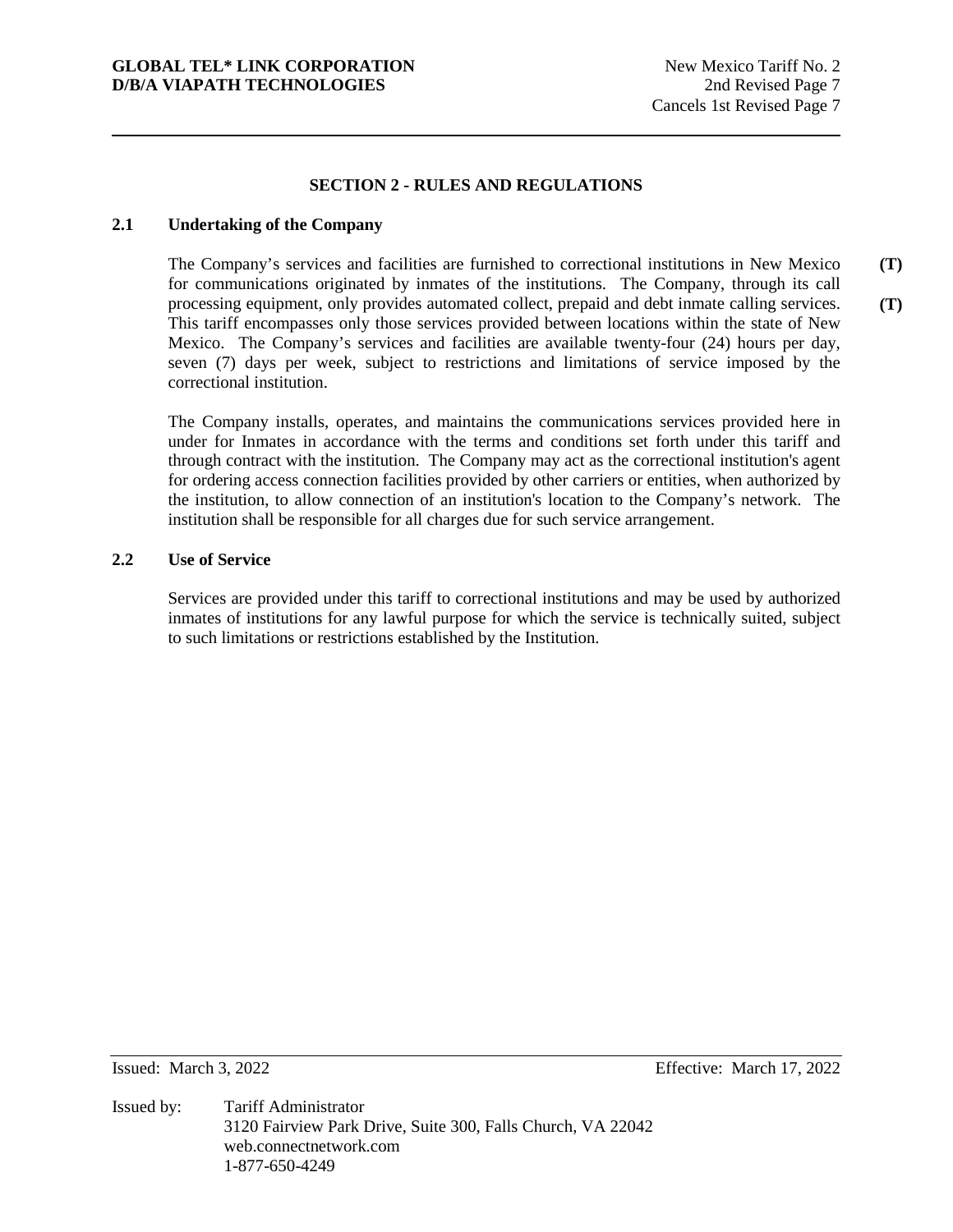# **2.3 Limitations of Service**

- **2.3.1** Service is offered subject to the availability of the necessary facilities and equipment, and is subject to the provisions of this tariff.
- **2.3.2** Service is provided only to correctional institutions for use by authorized inmates of the institutions and is subject to any restrictions or limitations imposed by the correctional institution.
- **2.3.3** The Company reserves the right to discontinue or limit service when necessitated by conditions beyond its control, or when the Customer or Inmate is using service in violation of provisions of this tariff or the law.
- **2.3.4** The Company does not undertake to transmit messages, but offers the use of its facilities when available, and will not be liable for errors in transmission or for failure to establish connections.
- 2.3.5 The Company reserves the right to discontinue service, limit service, or to impose requirements on Institutions as required to meet changing regulatory or statutory rules and standards.
- **2.3.6** The Company reserves the right to discontinue service when any governmental or regulatory condition imposed upon the Company materially and negatively impacts the financial viability of the service as determined by the Company in its best business judgment.

Issued: March 3, 2022 Effective: March 17, 2022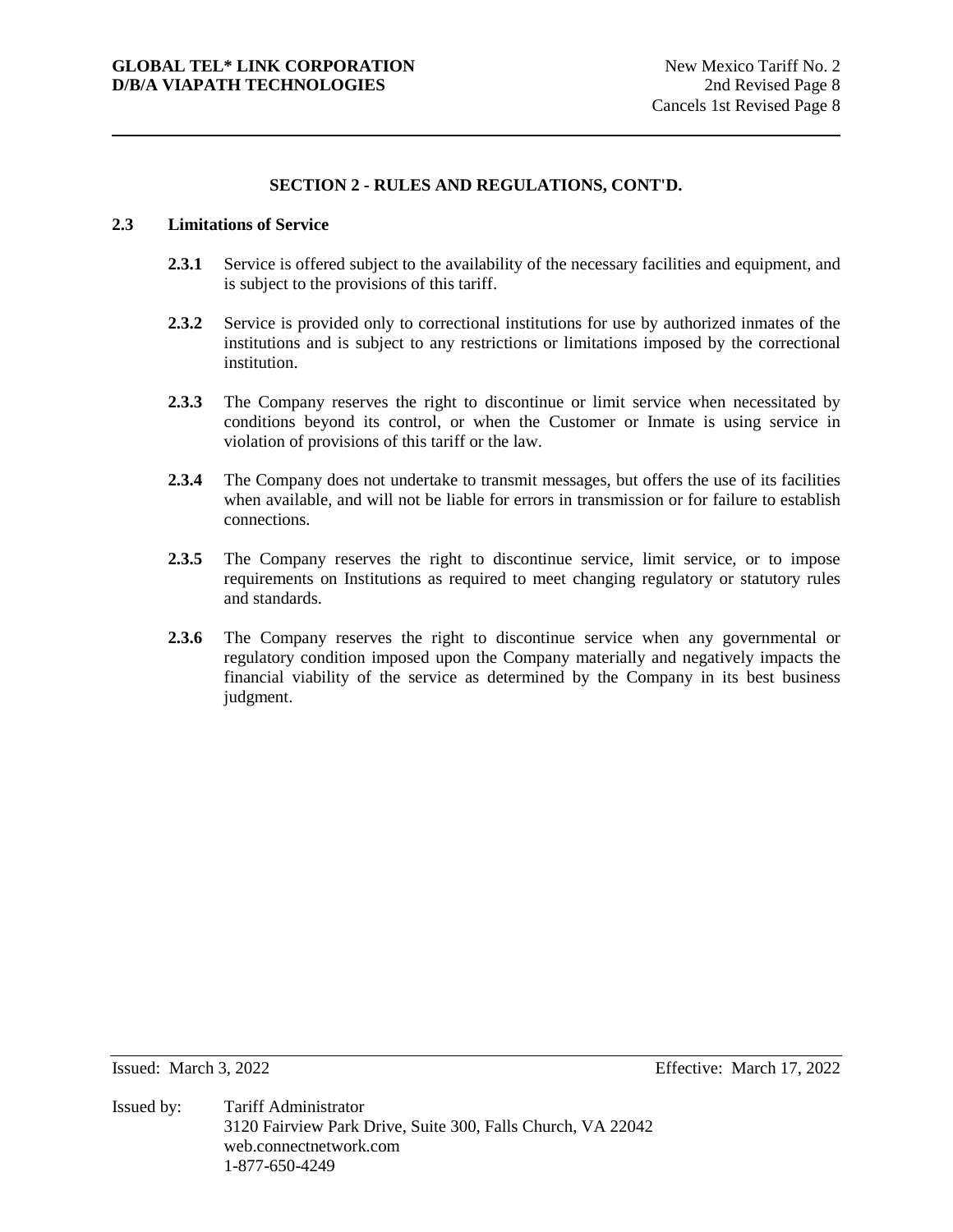# **2.4 Liability of the Company**

- **2.4.1** The Company's liability for damages arising out of mistakes, interruptions, omissions, delays, errors, or defects in transmission which occur in the course of furnishing service or facilities, in no event shall exceed an amount equivalent to the proportionate charge to the Customer or Inmate for the period during which the faults in transmission occur.
- **2.4.2** The Company shall not be liable for claim or loss, expense or damage (including indirect, special or consequential damage), for any interruption, delay, error, omission, or defect in any service, facility or transmission provided under this tariff, if caused by any person or entity other than the Company, by any malfunction of any service or facility provided by any other carrier, by an act of God, fire, war, civil disturbance, or act of government, or by any other cause beyond the Company's direct control.
- **2.4.3** The Company shall not be liable for, and shall be fully indemnified and held harmless by Customer and Inmate against any claim or loss, expense, or damage (including indirect, special or consequential damage) for defamation, libel, slander, invasion, infringement of copy-right or patent, unauthorized use of any trademark, trade name or service mark, unfair competition, interference with or misappropriation or violation of any contract, proprietary or creative right, or any other injury to any person, property or entity arising out of the material, data, information, or other content revealed to, transmitted, or used by the Company under this tariff; or for any act or omission of the Customer or Inmate; or for any personal injury or death of any person caused directly or indirectly by the installation, maintenance, location, condition, operation, failure, presence, use or removal of equipment or wiring provided by the Company, if not directly caused by gross negligence of the Company.
- **2.4.4** The Company shall not be liable for any defacement of or damages to the premises of an Institution resulting from the furnishing of service which is not the direct result of the Company's gross negligence.

Issued: March 3, 2022 Effective: March 17, 2022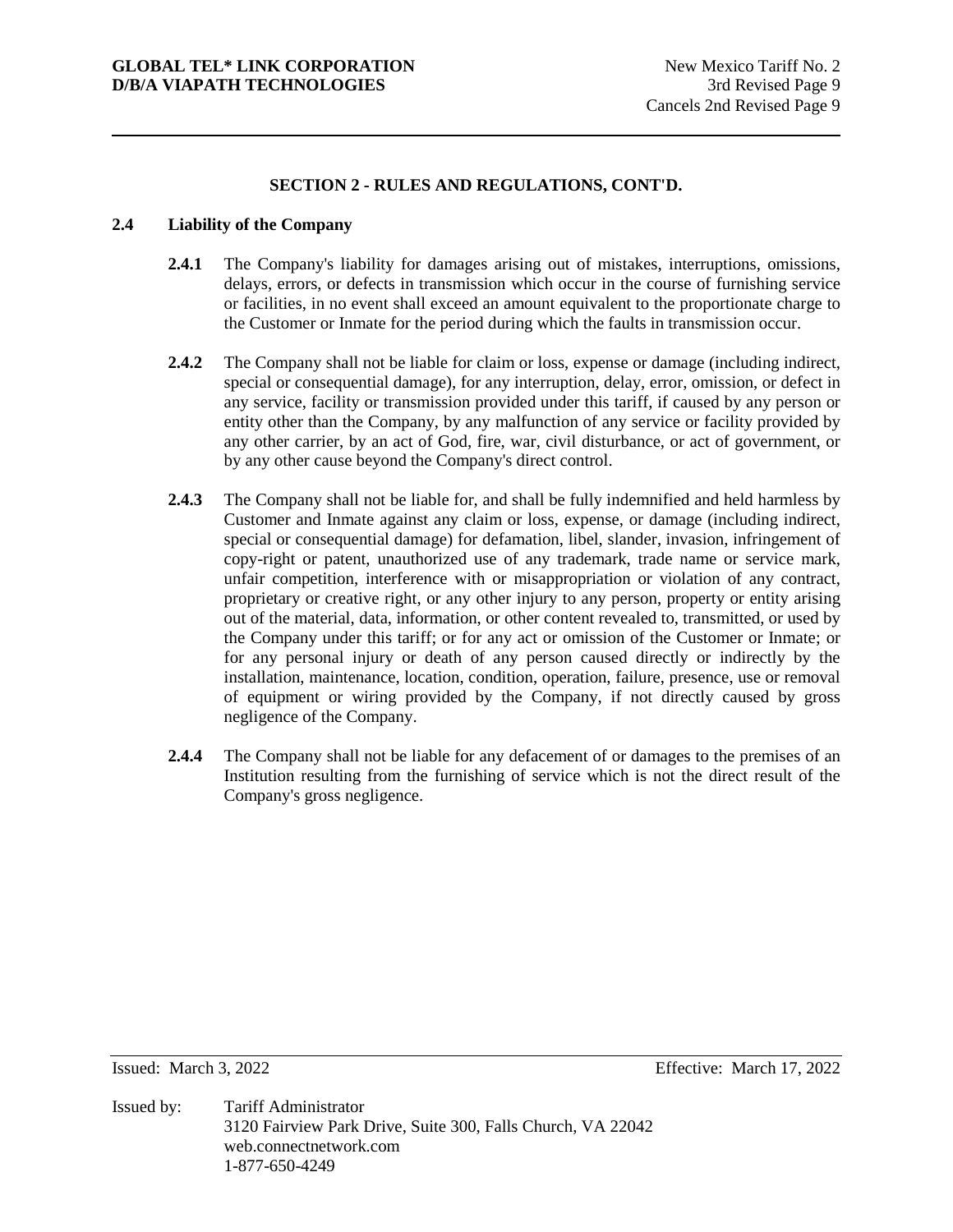# **2.4 Liability of the Company, Cont'd.**

- **2.4.5** The Company is not liable for any act or omission of any other entity furnishing a portion of the service or any acts or omission of the Customer.
- 2.4.6 Service furnished by the Company may be interconnected with the services or facilities of other carriers or private systems. However, service furnished is provided solely by the Company and is not a joint undertaking with other parties.

Issued: March 3, 2022 Effective: March 17, 2022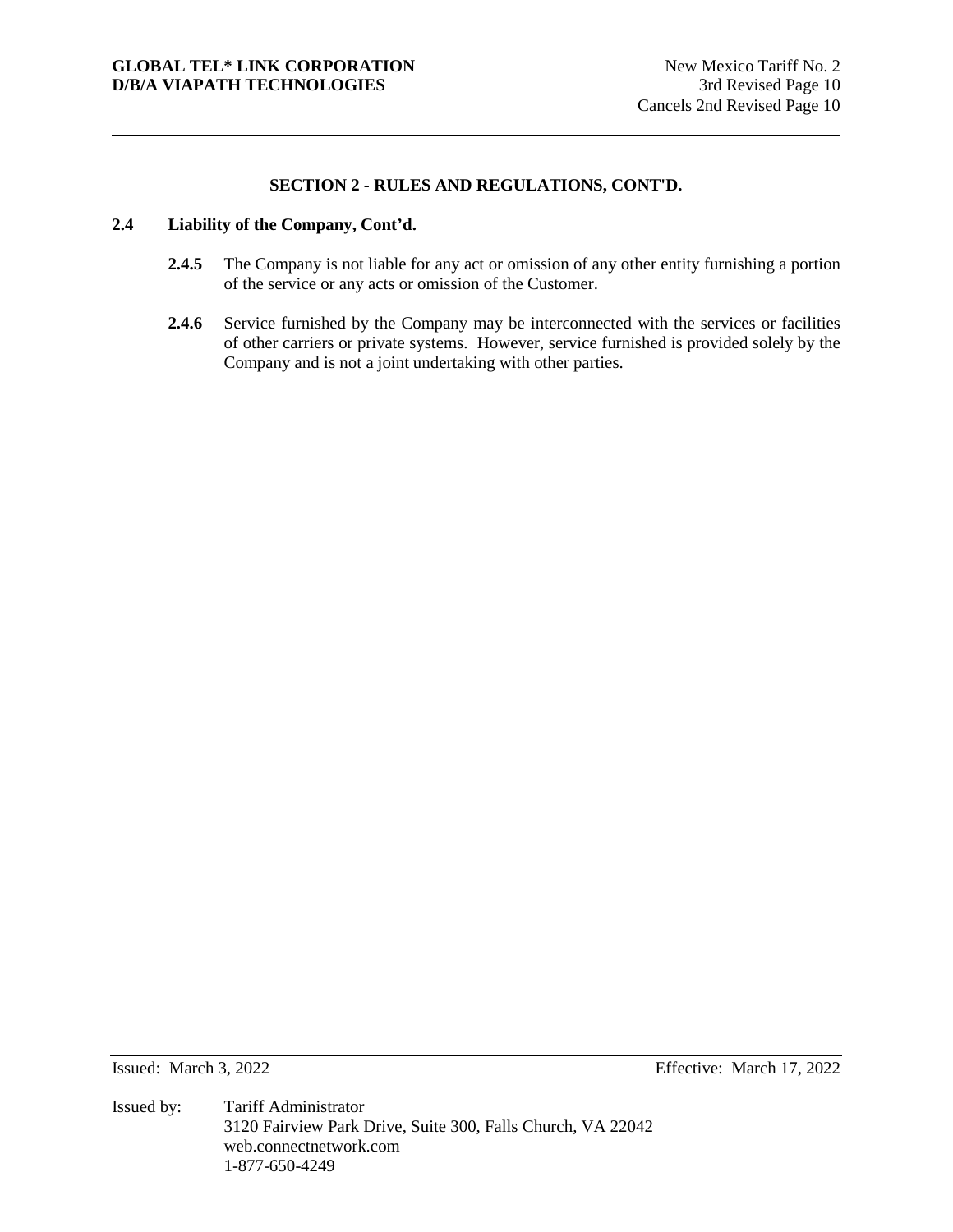# **2.5 Assignment or Transfer**

All facilities or services provided under this tariff are directly or indirectly controlled by the Company and neither the Institution nor Inmate may transfer or assign the use of service or facilities without the express written consent of the Company. Such transfer or assignment shall only apply where there is no interruption of the use or location of the service or facilities.

Prior written permission from the Company is required before any assignment or transfer. All regulations and conditions contained in this tariff shall apply to all such permitted assignees or transferees, as well as all service conditions.

Issued: March 3, 2022 Effective: March 17, 2022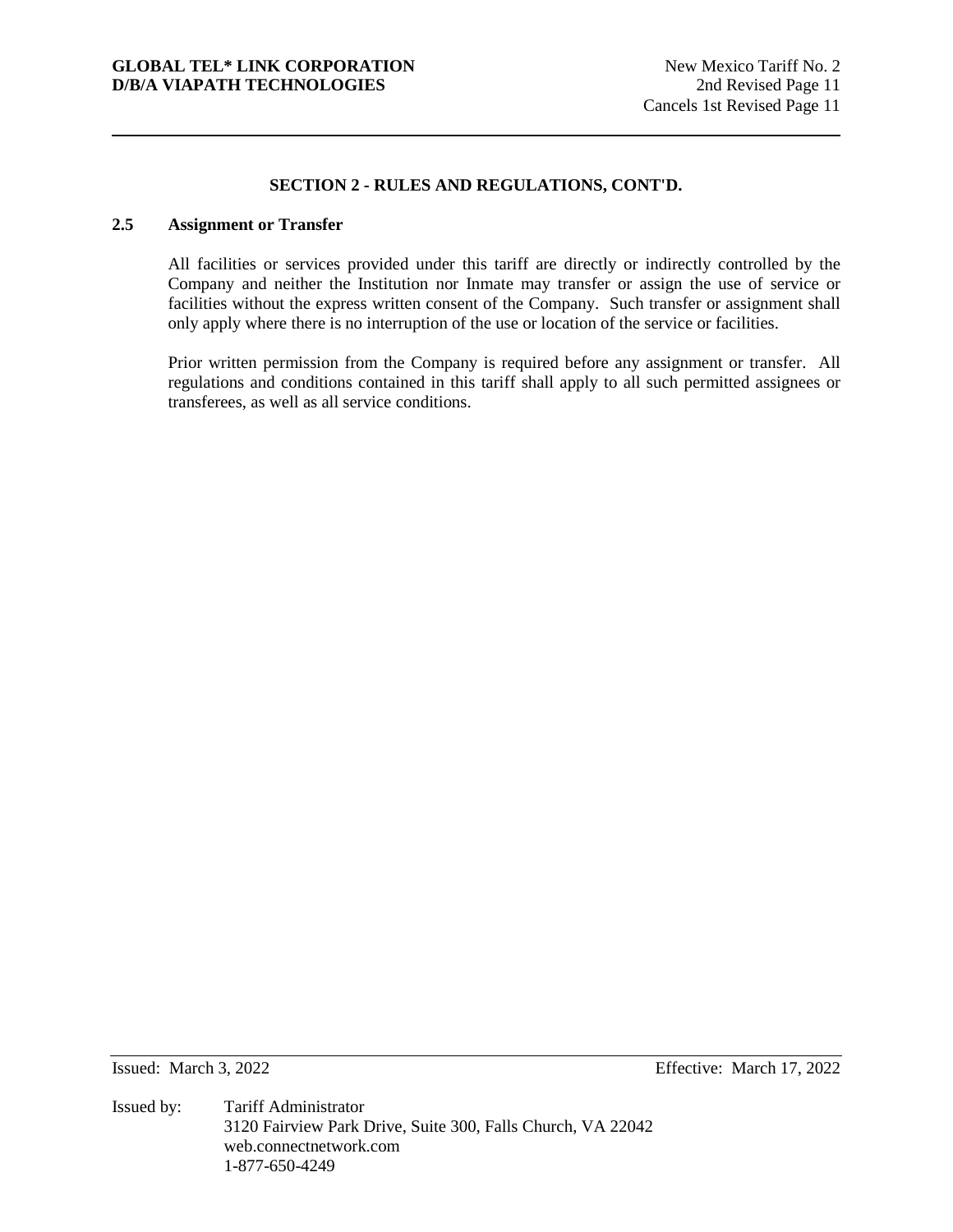# **2.6 Interconnection with Institution**

The Company's facilities and service is used in conjunction with Company-provided telephone sets. The Institution is responsible for all costs at its premises, including personnel, wiring, electrical power, and the like, incurred in the use of the Company's service. Terminal equipment shall comply with the generally accepted minimum protective criteria standards of the telecommunications industry as endorsed by the Federal Communications Commission.

#### **2.7 Installation and Termination**

Service is installed upon mutual agreement between the Institution and the Company.

#### **2.8 Interconnection with Other Carriers**

Service furnished by the Company may be connected with the services or facilities of other carriers. Such service or facilities, if used, are provided under the terms, rates and conditions of the other carrier.

Issued: March 3, 2022 Effective: March 17, 2022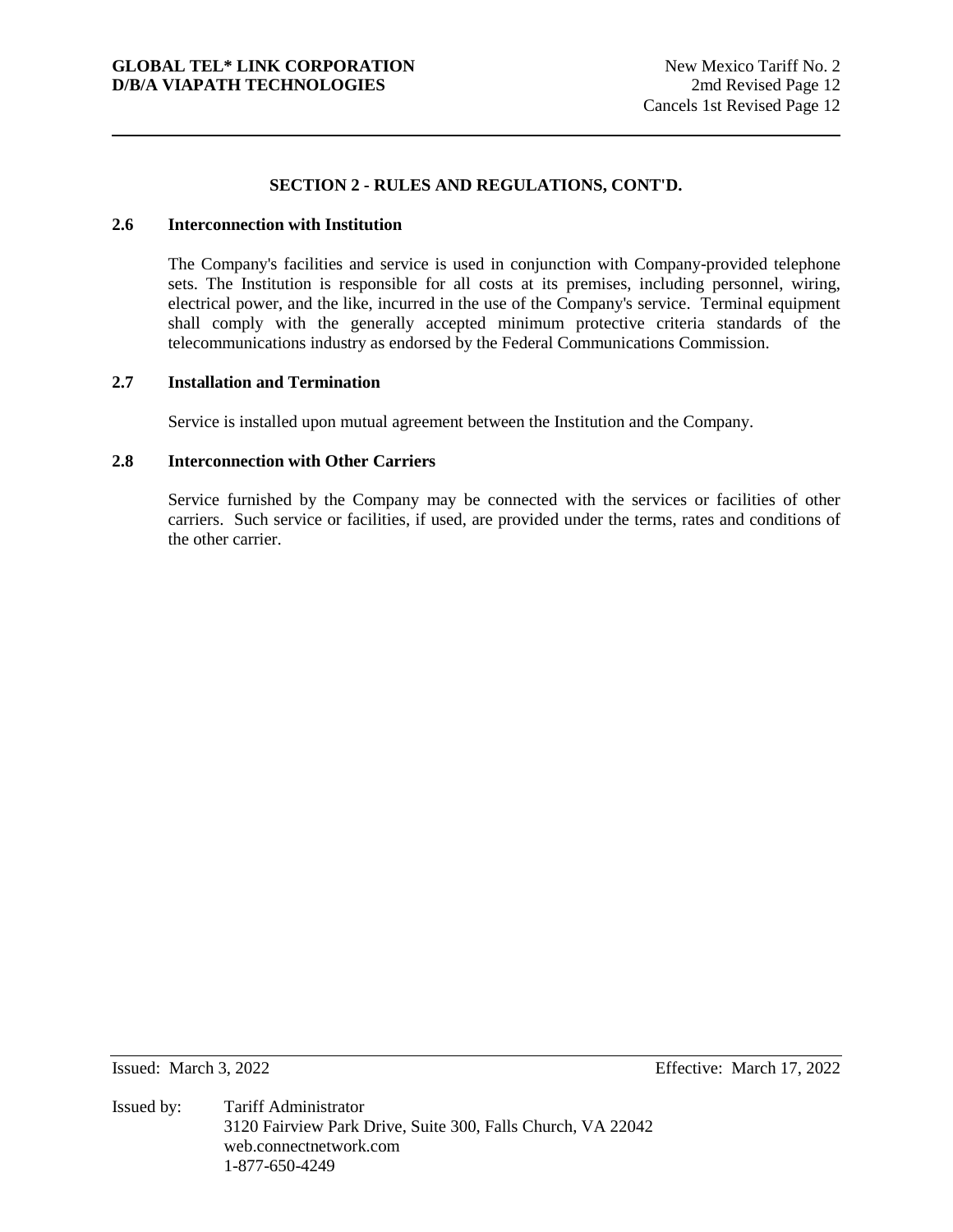# **2.9 Deposits and Advance Payments**

# **2.9.1 Deposits**

The Company does not normally require deposits. However the company reserves the right to collect a deposit from parties who are billed for collect calls from inmates, pursuant to standards established by rules set forth in the New Mexico Administrative Code.

#### **2.9.2 Advance Payments**

The Company does not normally require advance payments for service. However, for Customers whom the Company determines an advance payment is necessary, the Company reserves the right to collect an amount not to exceed one (1) month's estimated charges as an advance payment for service. This will be applied against the next month's charges and a new advance payment may be collected for the next month, if necessary.

#### **2.10 Payment for Service**

#### **2.10.1 Payment for Service**

The Customer is responsible for payment of all charges for services and equipment furnished to the Customer or Inmate by the Company. All charges due by the Customer are payable to the Company or to any agency duly authorized to receive such payments (such as a local exchange company).

# **2.10.2 Disputed Charges**

Charges billed directly by the Company are due upon receipt. Amounts not paid within 15 days of the invoice will be considered past due. For charges billed directly by the Company, notice from the Customer of a dispute as to charges should be received orally or in writing by the Company as soon as possible.

The Company will promptly investigate and advise the Customer as to its findings concerning disputed charges. Adjustments to Customer's bills will be made to the extent that circumstances exist which reasonably indicate that such changes are appropriate.

Issued: March 3, 2022 Effective: March 17, 2022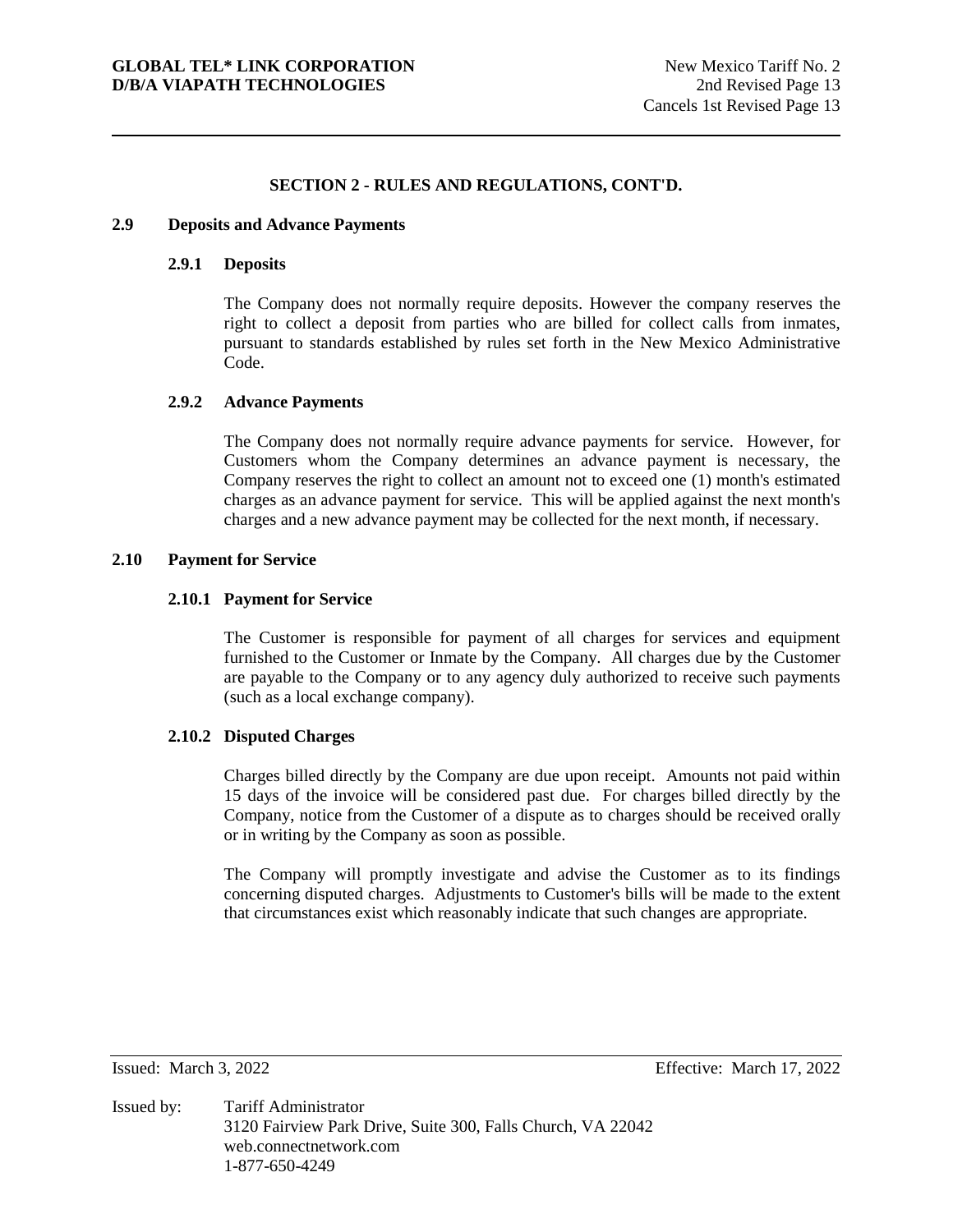#### **2.10 Payment for Service, Cont'd.**

# **2.10.3 Validation of Credit**

The Company reserves the right to validate the creditworthiness of Customers and billed parties through available verification procedures. Where a requested billing method cannot be validated or maximum credit amount established, the Company may refuse to provide service.

Services provided by the Company are available to inmates of correctional facilities in accordance with facility-authorized programs. The Company may request that the correctional facility adopt, as part of its program, terms that enable the Company to collect the charges for all inmate calls, including without limitation, the blocking of calls by the Company to certain telephone numbers when the amount charged to such a telephone number exceeds a predetermined amount or becomes past due.

### **2.10.4 Late Payment Fee**

A late payment fee of 1.5% per month will be charged on any past due balance. Any applicable late payment fees will be assessed according to the terms and conditions of the Company or its billing agent and pursuant to New Mexico law.

# **2.10.5 Return Check Charge**

A return check charge of \$25.00 will be assessed for checks returned for insufficient funds.

Issued: March 3, 2022 Effective: March 17, 2022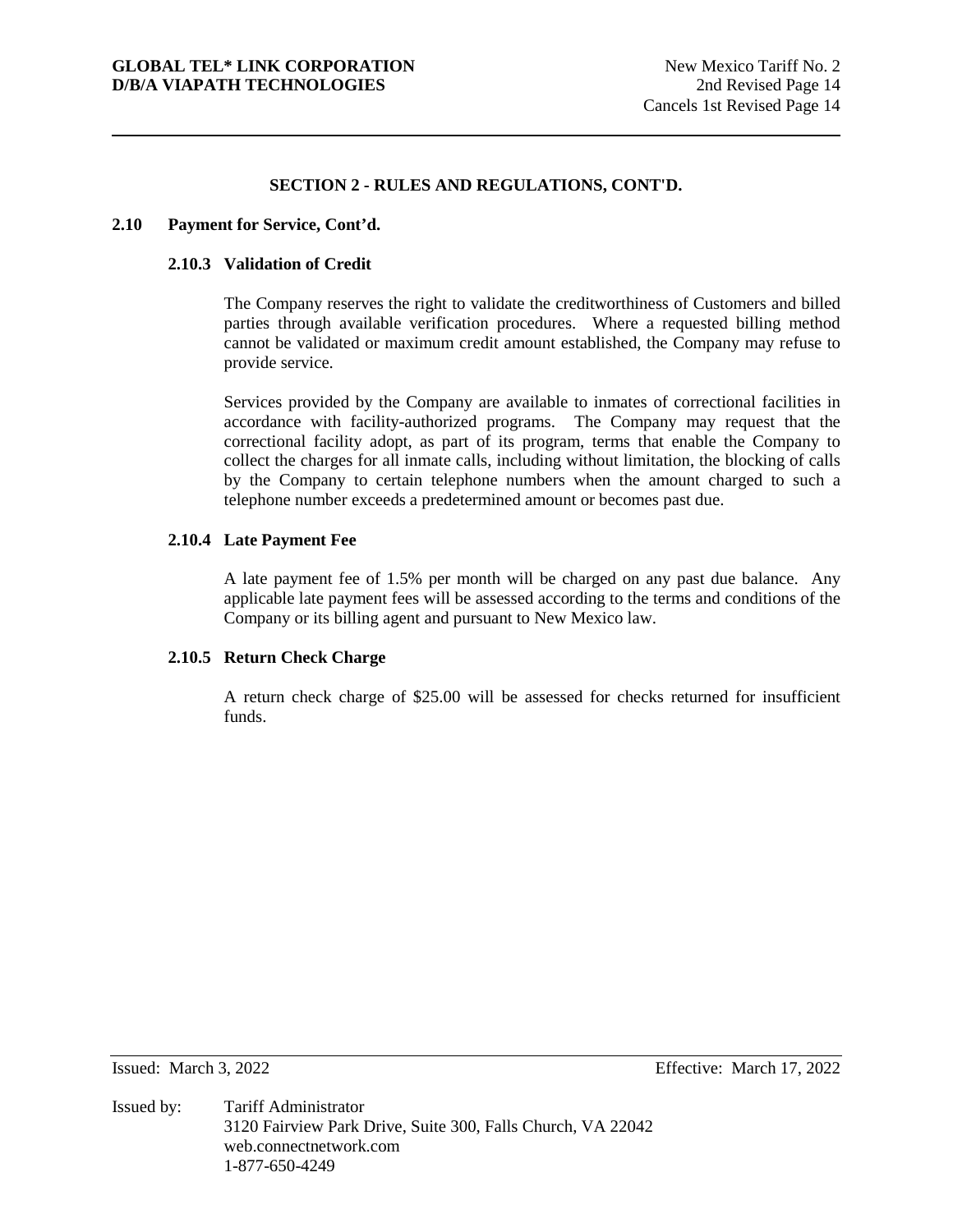# **2.11 Taxes and Fees**

The Company reserves the right to bill any and all applicable taxes in addition to normal long distance usage charges, including, but not limited to: Federal Excise Tax, State Sales Tax, Municipal Taxes, Gross Receipts Tax, and Telecommunications Relay Service Fund (TRS). All applicable taxes and fees are billed as separate line items and are not included in the rates quoted in this tariff.

### **A. [Reserved For Future Use]**

Issued: March 3, 2022 Effective: March 17, 2022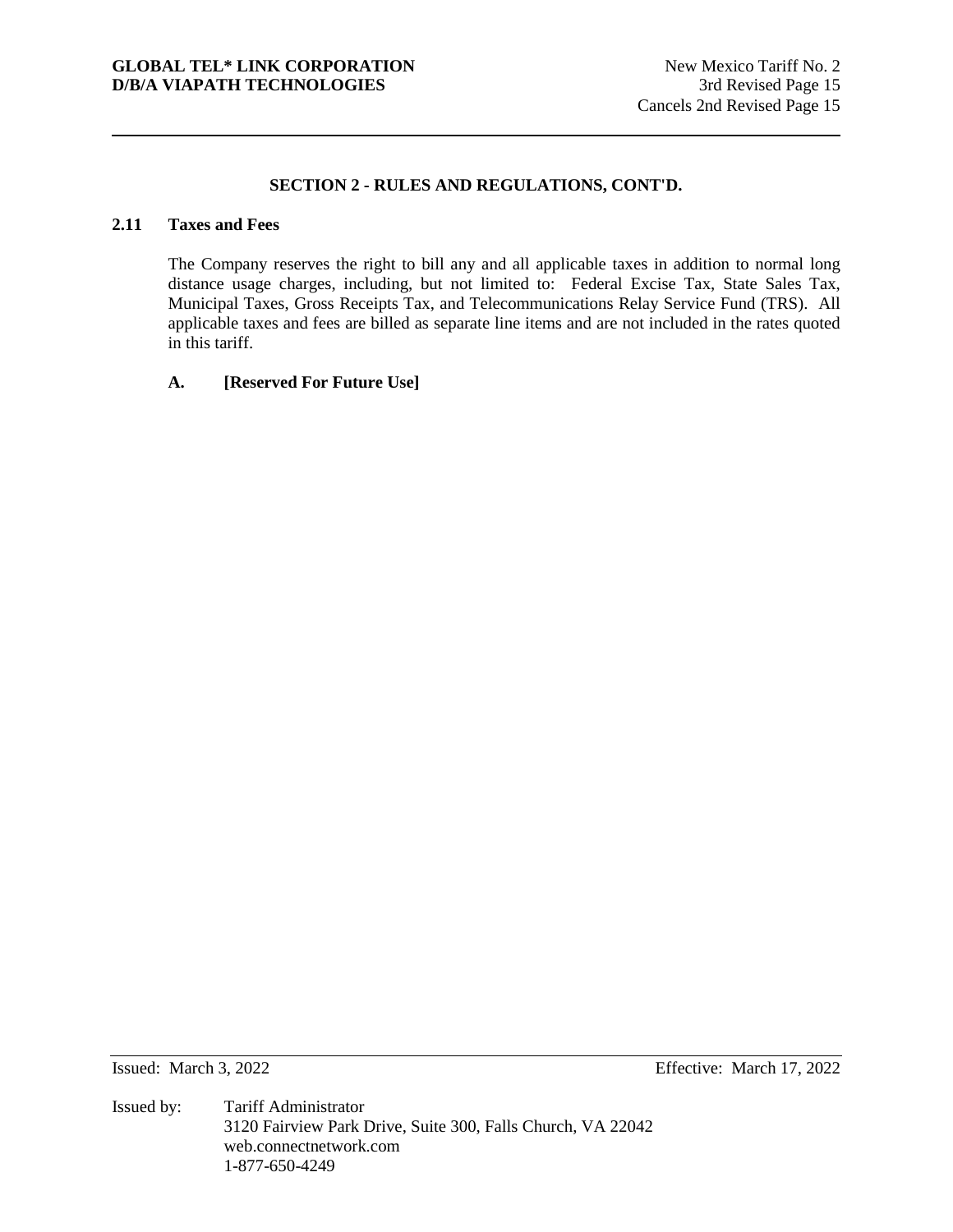### **2.12 Refusal or Discontinuance by Company**

- **2.12.1** The Company may terminate service to a Customer or Institution for nonpayment of undisputed charges or violation of this tariff or provision of law.
- **2.12.2** The Company may refuse or discontinue service under the following conditions:
	- **A.** For non-compliance with or violation of any State, municipal, or Federal law, ordinance or regulation pertaining to telephone service.
	- **B.** For use of telephone service for any purpose other than that described in the application.

Issued: March 3, 2022 Effective: March 17, 2022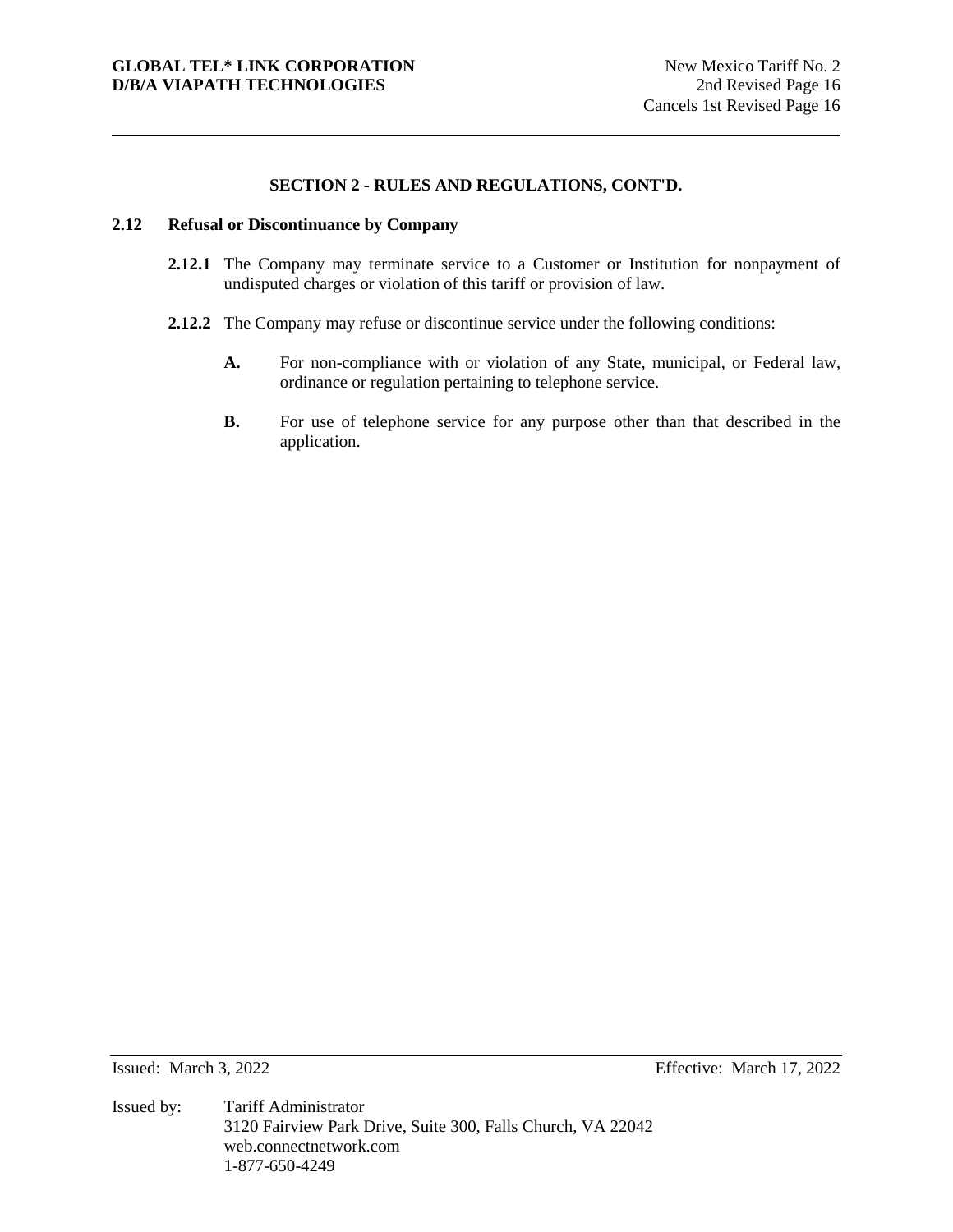### **2.13 Refusal or Discontinuance by Company, Cont'd.**

# **2.12.2 Contd.**

- **C.** For neglect or refusal to provide reasonable access to the Company or its agents for the purpose of inspection and maintenance of equipment owned by the Company. **(T)**
- **D.** For noncompliance with or violation of Commission regulation or the Company's rules and regulations on file with the Commission.
- **E.** In the event of Customer, Institution or Authorized User use of equipment in such a manner as to adversely affect the Company's equipment or service to others.
- **F.** In the event of tampering with the equipment or services owned by the Company or its agents.

Issued: March 3, 2022 Effective: March 17, 2022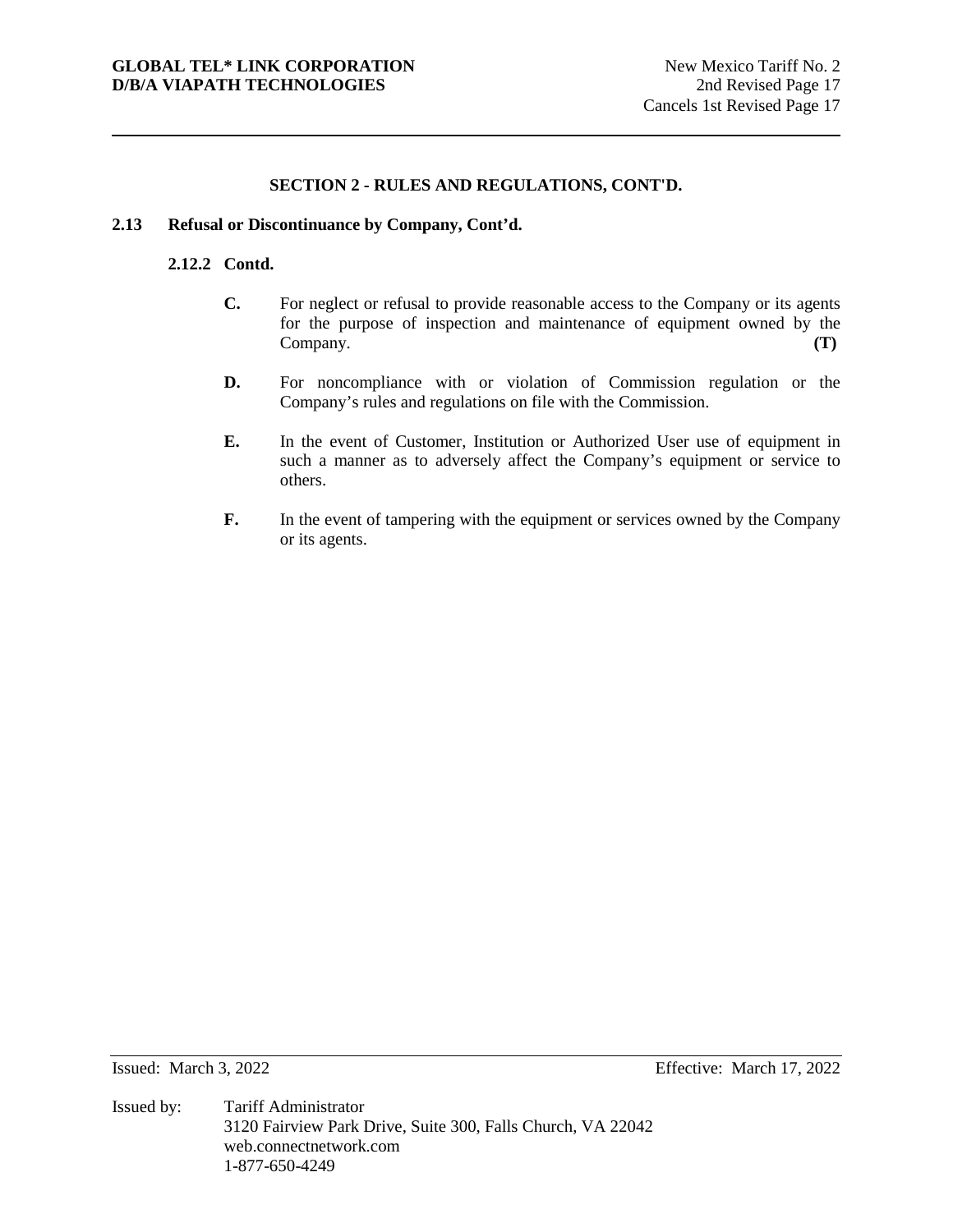# **2.12 Refusal or Discontinuance by Company, Cont'd.**

# **2.12.2 Cont'd.**

- **G.** In the event of unauthorized or fraudulent use of service. Whenever service is discontinued for fraudulent use of service, the Company may, before restoring service, require the Customer or Institution to make, at his or her own expense, all changes in facilities or equipment necessary to eliminate illegal use and to pay an amount reasonably estimated as the loss in revenue resulting from such fraudulent use.
- **H.** By reason of any order or decision of a court or other government authority having jurisdiction which prohibits the Company from furnishing such service.

# **2.13 Inspection, Testing and Adjustment**

Upon reasonable notice, the facilities provided by the Company shall be made available to the Company for tests and adjustments as may be deemed necessary by the Company for maintenance. No interruption allowance will be granted for the time during which such tests and adjustments are made when the interruption is less than twenty-four consecutive hours.

Issued: March 3, 2022 Effective: March 17, 2022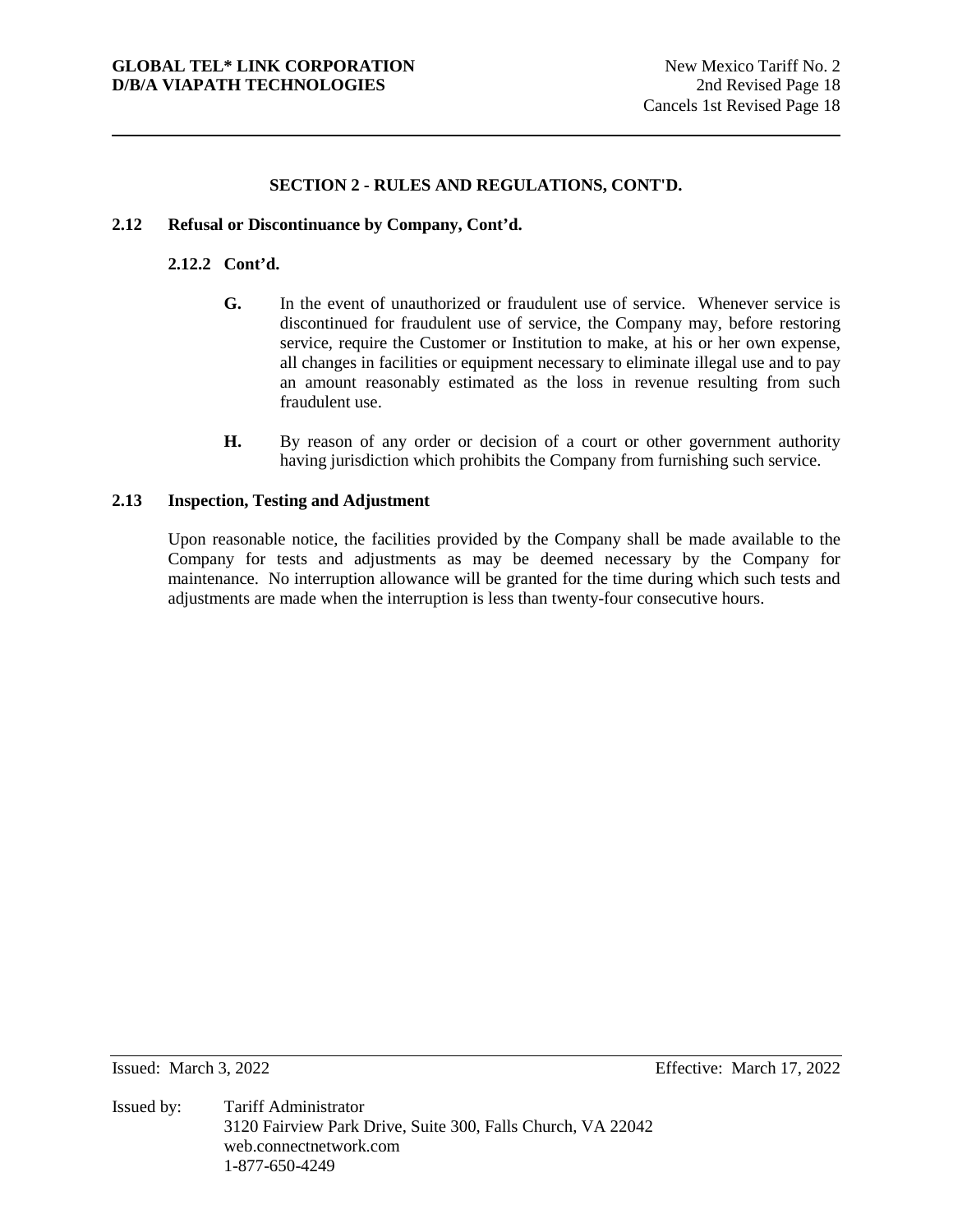#### **3.1 General**

The Company provides automated operator assisted collect-only calling services for use by Inmates of prisons, jails or other Correctional Institutions for communications originating and terminating within the State of New Mexico. The Company's services are available twenty-four hours per day, seven days a week. Intrastate service is offered in conjunction with interstate service. Inmate access to the Company's services may be restricted by the administration of the Institution served.

Customers are charged individually for each call placed through the Company's network. Charges may vary by service offering, mileage band, class of call, time of day, day of week and/or call duration. Customers are billed based on their use of the Company's services and network. No installation charges apply.

#### **3.2 Timing of Calls**

Billing for calls placed over the Company network is based in part on the duration of the call as follows, unless otherwise specified in this tariff:

- **3.2.1** Timing of each call begins when the called station is answered (i.e. when two way communications are established.) Answer detection is based on standard industry answer detection methods, including hardware and software answer detection. For Collect Calls, charges apply only if the called party accepts the responsibility for payment.
- **3.2.2** Chargeable time for calls ends when one of the parties disconnects from the call.
- **3.2.3** Unless otherwise specified in this tariff, the minimum initial period for billing purposes is one (1) minute.
- **3.2.4** Unless otherwise specified in this tariff, billing for usage after the initial period is in full one (1) minute increments.
- **3.2.5** The Company will not knowingly bill for unanswered calls. When a Customer indicates that he/she was billed for an incomplete call, the Company will reasonably issue credit for the call.

Issued: March 3, 2022 Effective: March 17, 2022

Issued by: Tariff Administrator 3120 Fairview Park Drive, Suite 300, Falls Church, VA 22042 web.connectnetwork.com 1-877-650-4249

**(T)**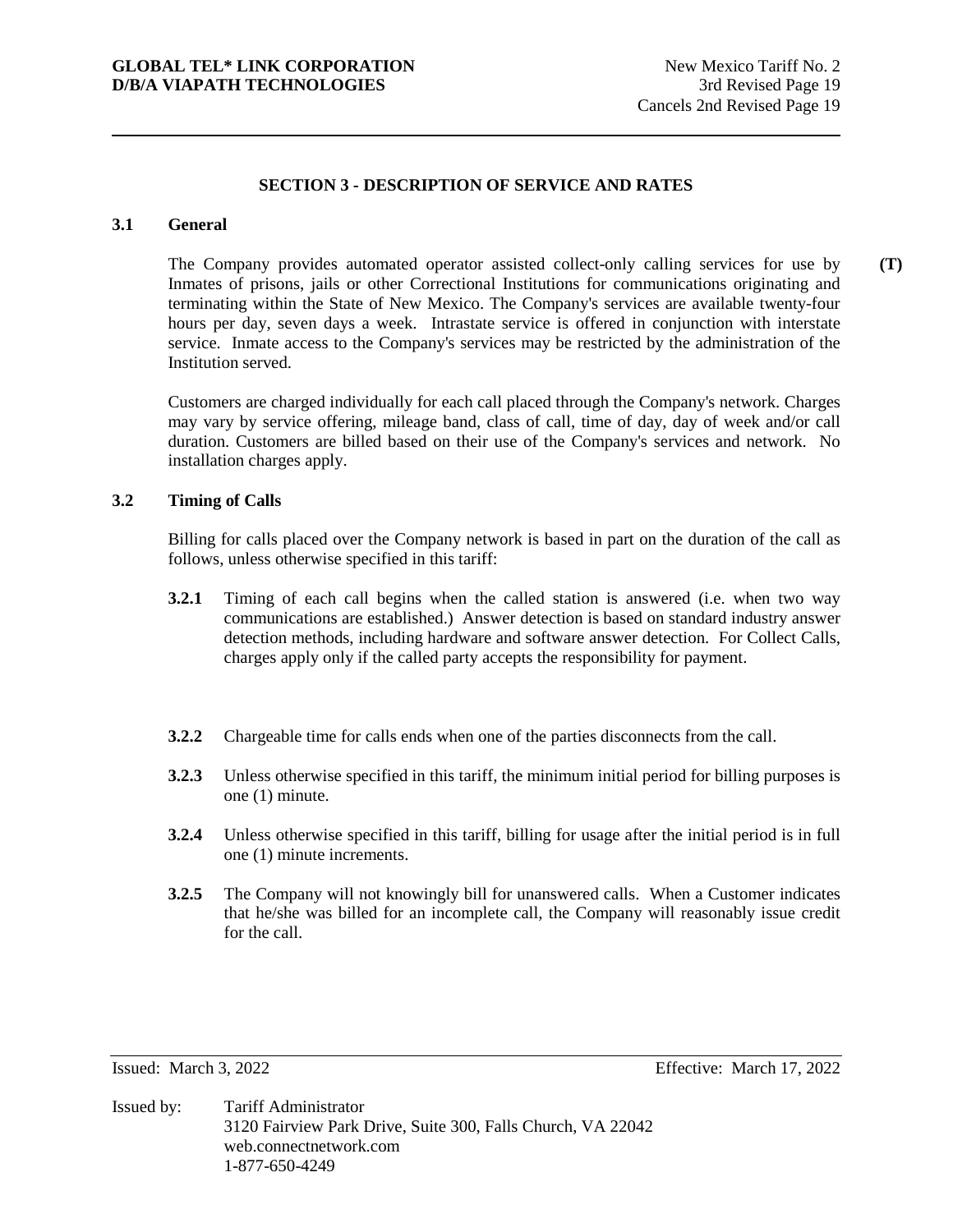- **3.3 [Reserved For Future Use]**
	- **3.3.1 [Reserved For Future Use]**

Issued: March 3, 2022 Effective: March 17, 2022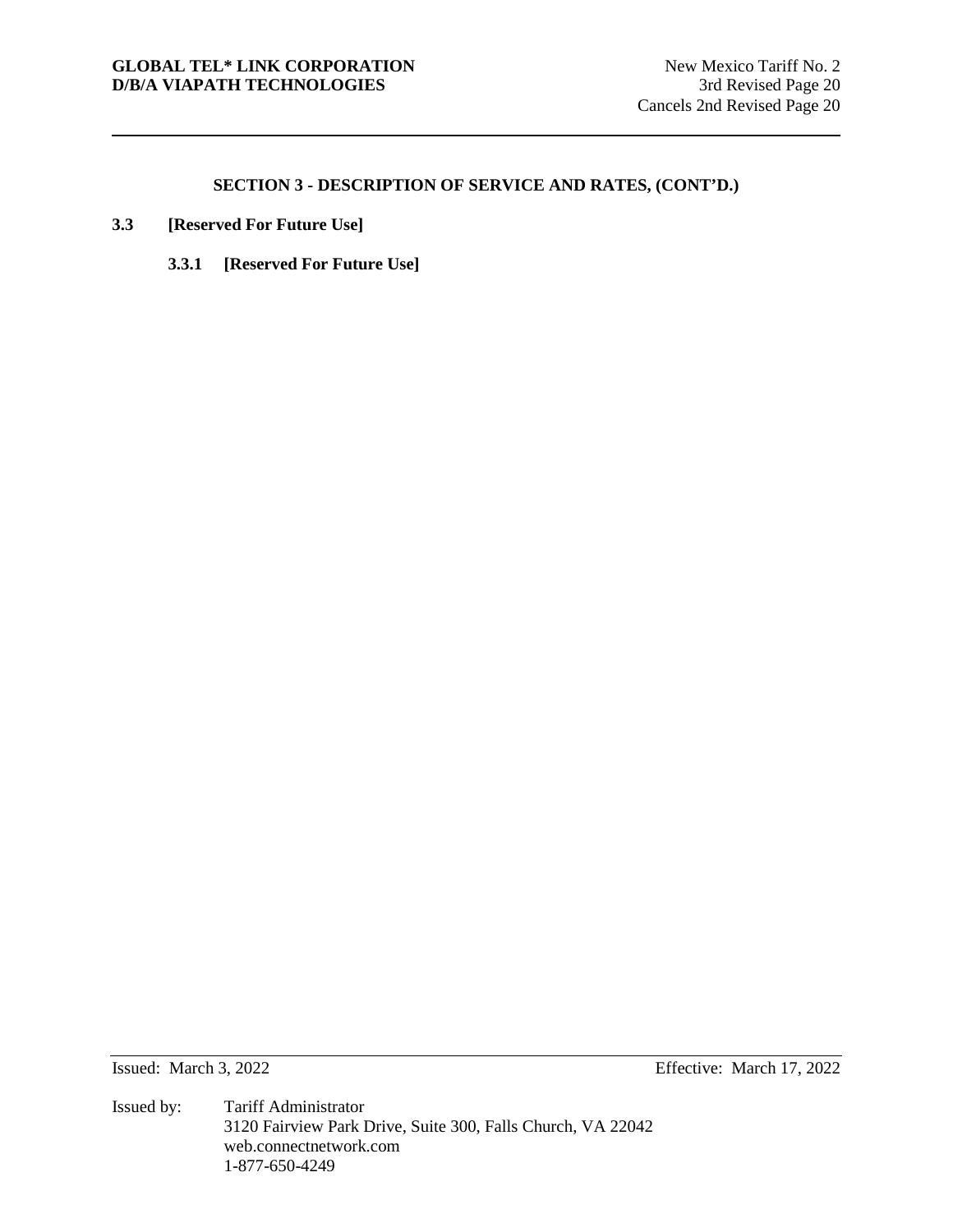**3.4 [Reserved For Future Use]**

Issued: March 3, 2022 Effective: March 17, 2022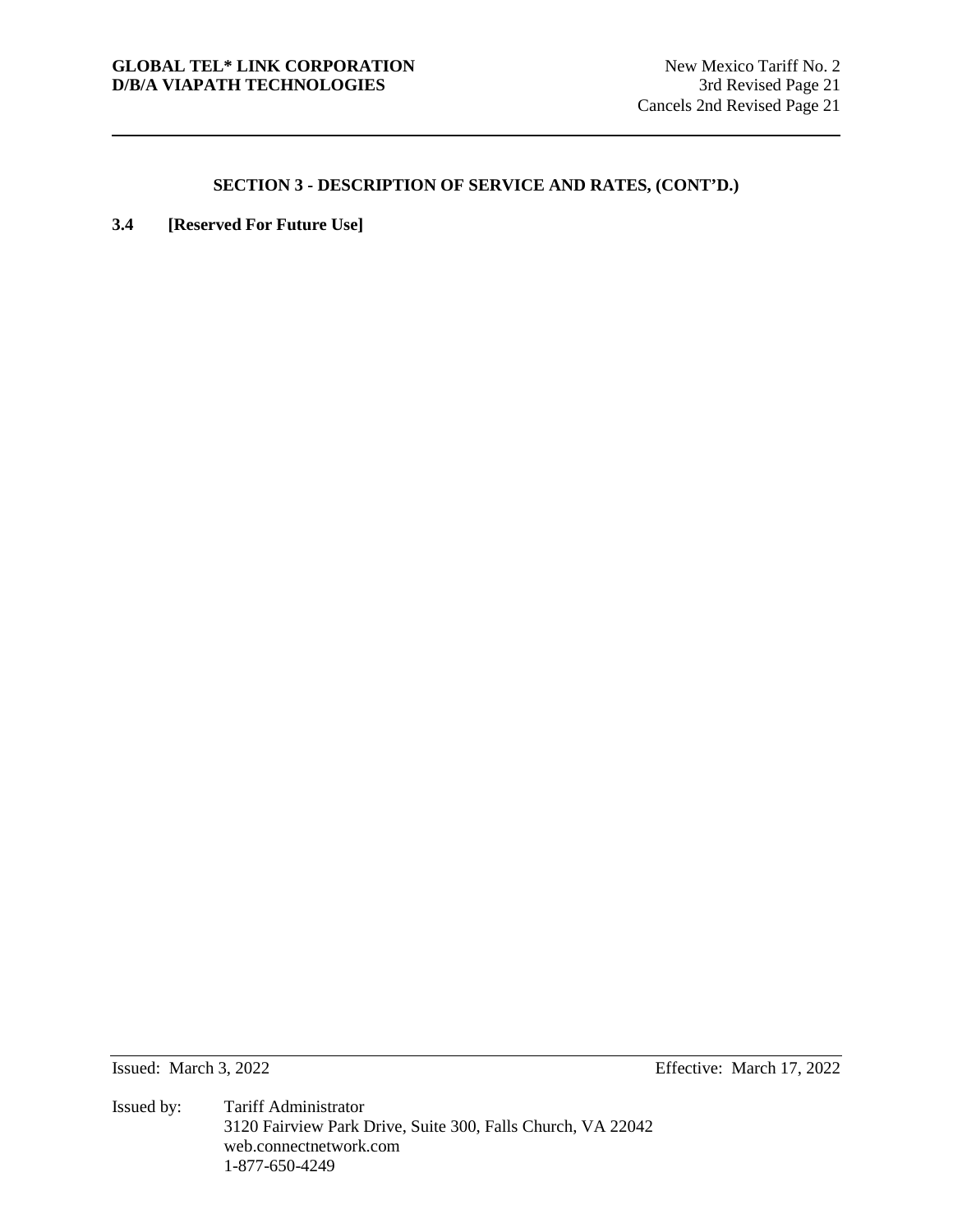**3.5 [Reserved For Future Use]** 

Issued: March 3, 2022 Effective: March 17, 2022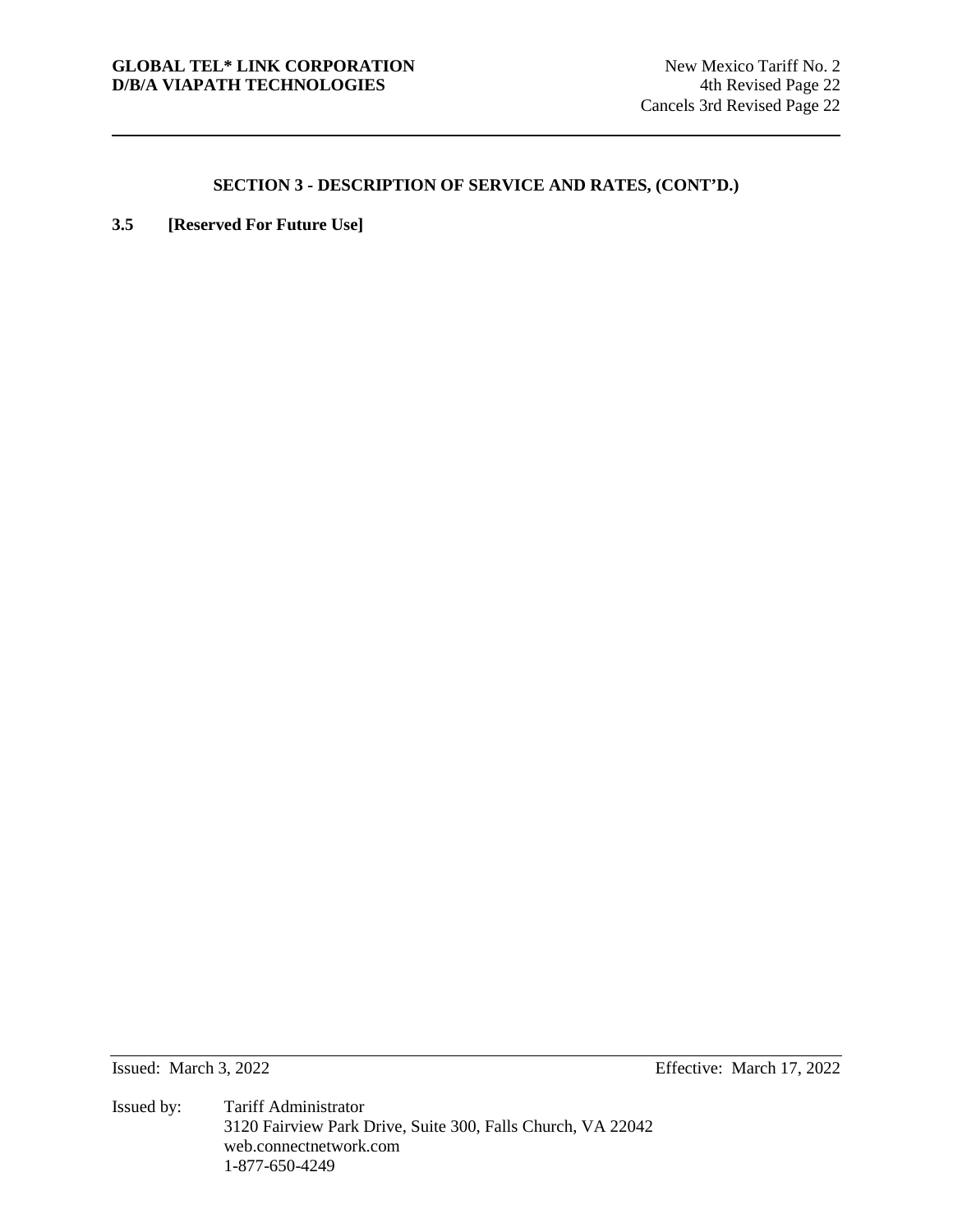# **3.6 Institutional Operator Assisted Calling**

Institutional operator assisted service allows inmates to place collect calls through an automated call processing system. The call processing system prompts the inmate and the called party such that the call is completed without live operator assistance. Calls are placed on a collect-only basis to the called party.

A number of special blocking and screening capabilities are available with institutional operator services provided by the Company. These capabilities allow Institutions to control Inmate access to telecommunications services, reduce fraudulent use of the Company's services, and eliminate harassing calls to persons outside the institution.

For services provided to inmates of institutions, the following special conditions apply:

- 1. Calls to "900","976" or other pay-per-call and call-forwarding services are blocked or may be blocked by the Company.
- 2. At the request of the institution, the Company may block inmate access to tollfree numbers (e.g., 800, 888) and dialing sequences used to access other carriers or operator service providers (e.g., 950-XXXX, 10XXXX).
- 3. At the request of the Institution, the Company may block inmate access to "911", "411", or local operators reached through "0-" dialing.
- 4. At the request of the Institution, the Company may block inmate access to specific telephone numbers.
- 5. Availability of the Company's services may be restricted by the institution to certain hours and/or days of the week.
- 6. At the request of the institution, no notices or signage concerning the Company's services will be posted with its instruments. Information concerning the Company's services is provided to the administration of each institution where the Company's services are offered. Inmates may obtain information regarding rates and charges by requesting such information from the institution's administration.
- 7. At the request of the institution, the Company may impose time limits on local and long distance calls placed using its services.
- 8. At the request of the institution, equipment may be provided which permits monitoring of inmate calls by legally authorized government officials.

Issued: March 3, 2022 Effective: March 17, 2022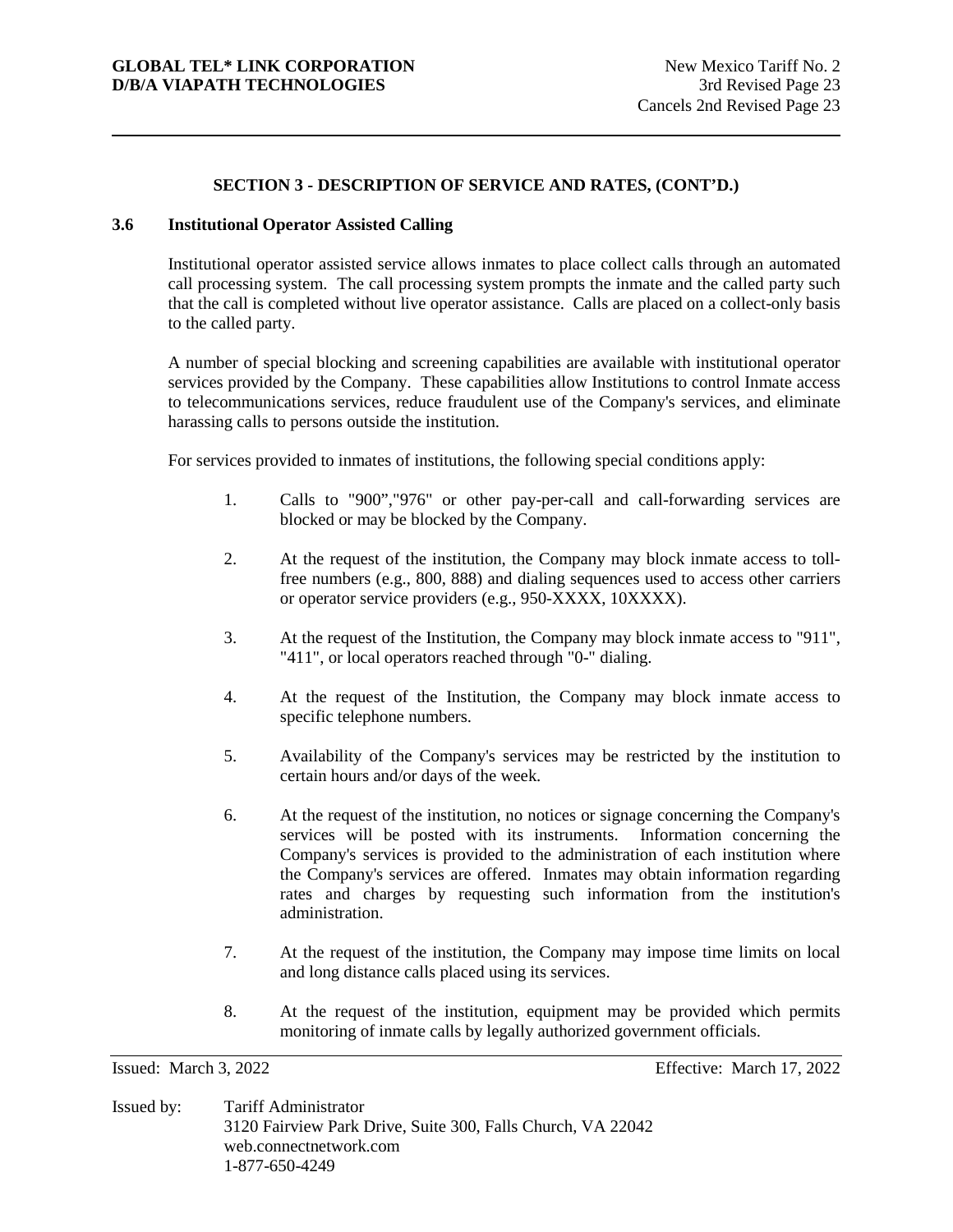- **3.6 Institutional Operator Assisted Calling, Cont'd.** 
	- **3.6.1 [Reserved For Future Use]**

Issued: March 3, 2022 Effective: March 17, 2022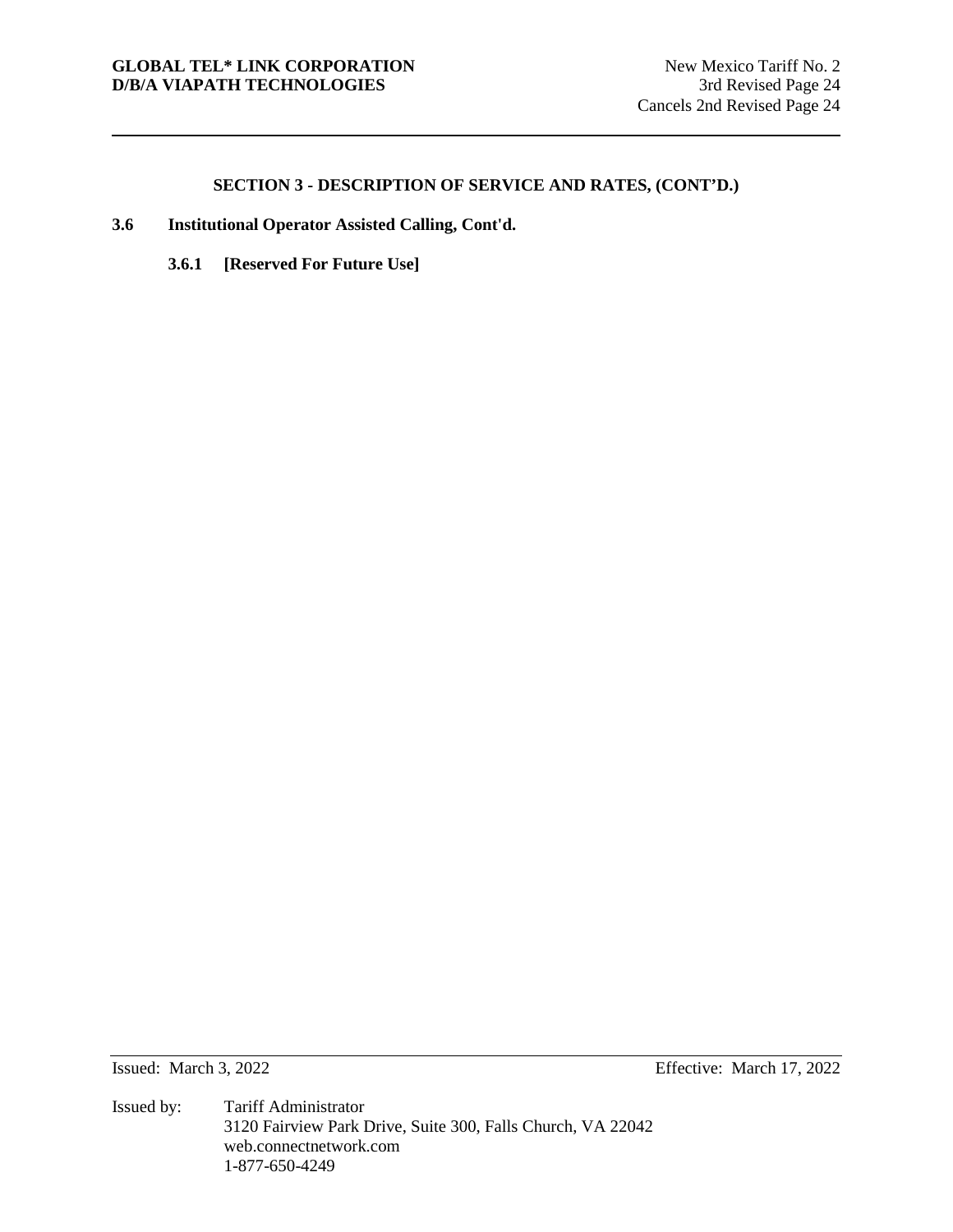- **3.6 Institutional Operator Assisted Calling, Cont'd.**
	- **3.6.1 [Reserved For Future Use], Cont'd.**

Issued: March 3, 2022 Effective: March 17, 2022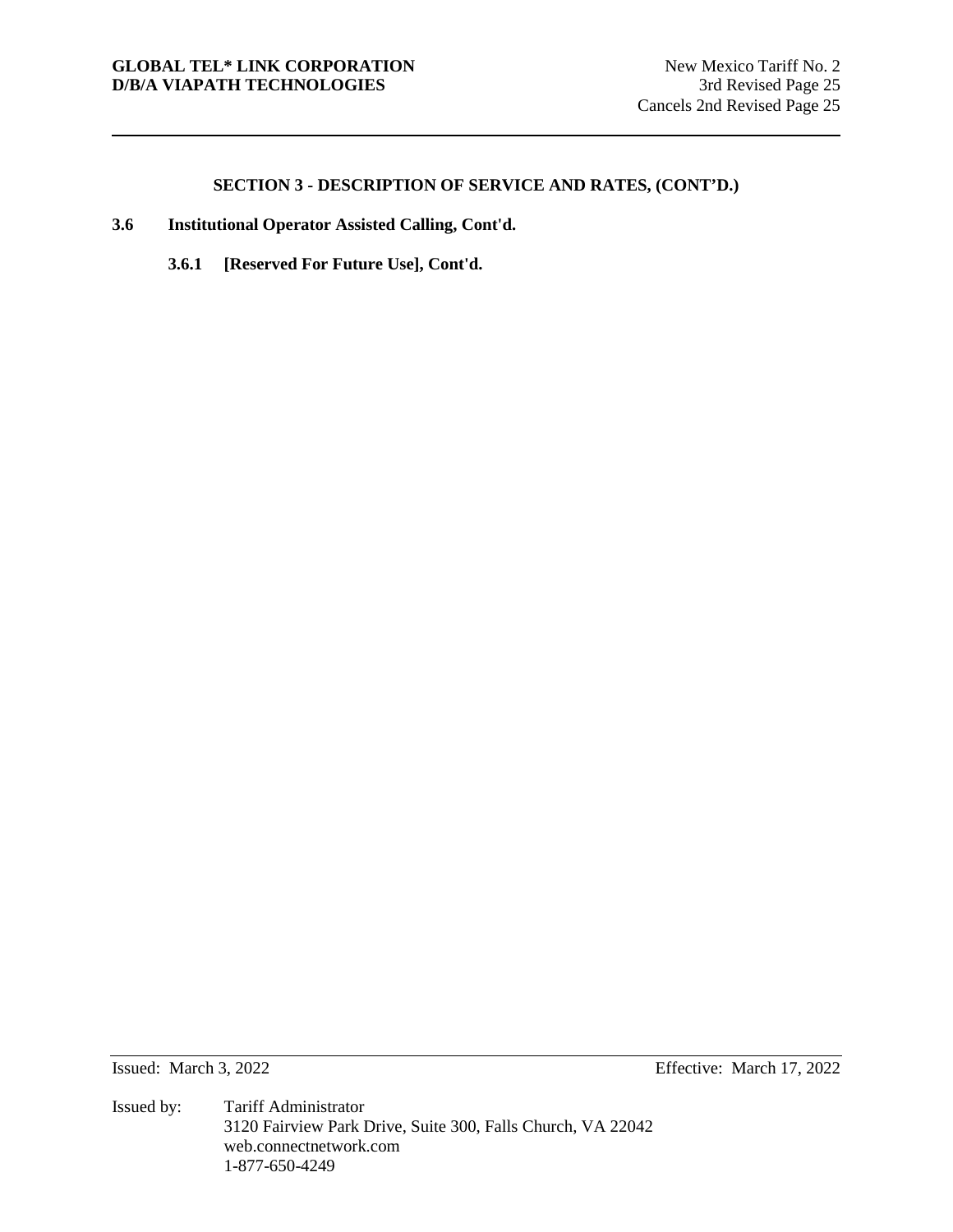- **3.6 Institutional Operator Assisted Calling, Cont'd.** 
	- **3.6.2 [Reserved For Future Use]**

Issued: March 3, 2022 Effective: March 17, 2022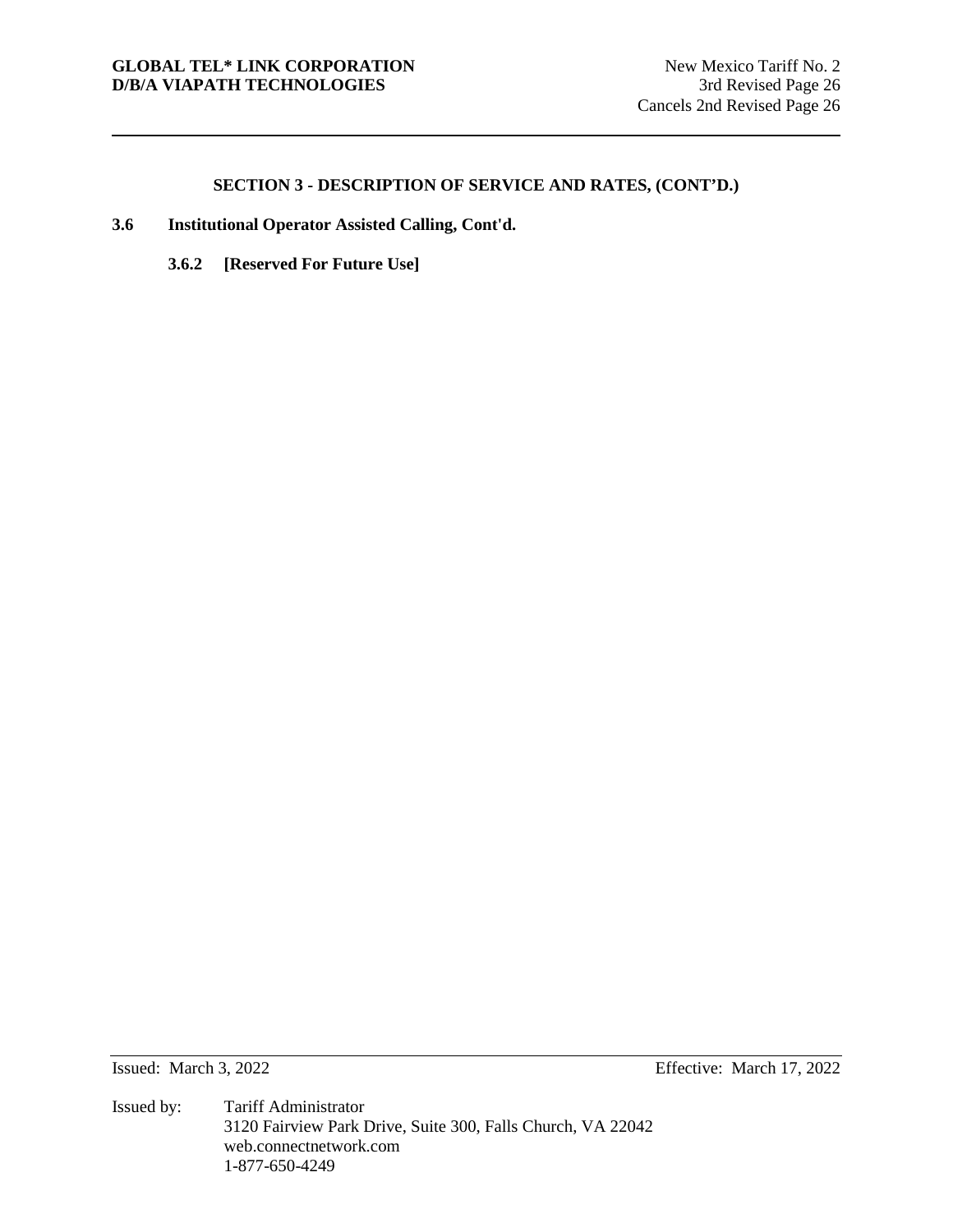# **3.6 Institutional Operator Assisted Calling, Cont'd. 3.6.3 Option B Institutional Collect-Only Rates A. Local**  Usage Rate per Minute:  $$0.15$ **B. IntraLATA**  Usage Rate per Minute:  $$0.15$ **3.6.4. Option C Institutional Collect-Only Rates – Bernalillo County A. Local**  Usage Rate per Minute:  $$0.03$ **B. IntraLATA/Intrastate**  Usage Rate per Minute:  $$0.045$ **3.6.5 Option D Institutional Collect-Only Rates – San Juan County A. Local**  Usage Rate per Minute:  $$0.10$ **B. IntraLATA/Intrastate**  Usage Rate per Minute:  $$0.10$

**SECTION 3 - DESCRIPTION OF SERVICE AND RATES, (CONT'D.)**

Issued: March 3, 2022 Effective: March 17, 2022

**(N) | | | | | | (N)**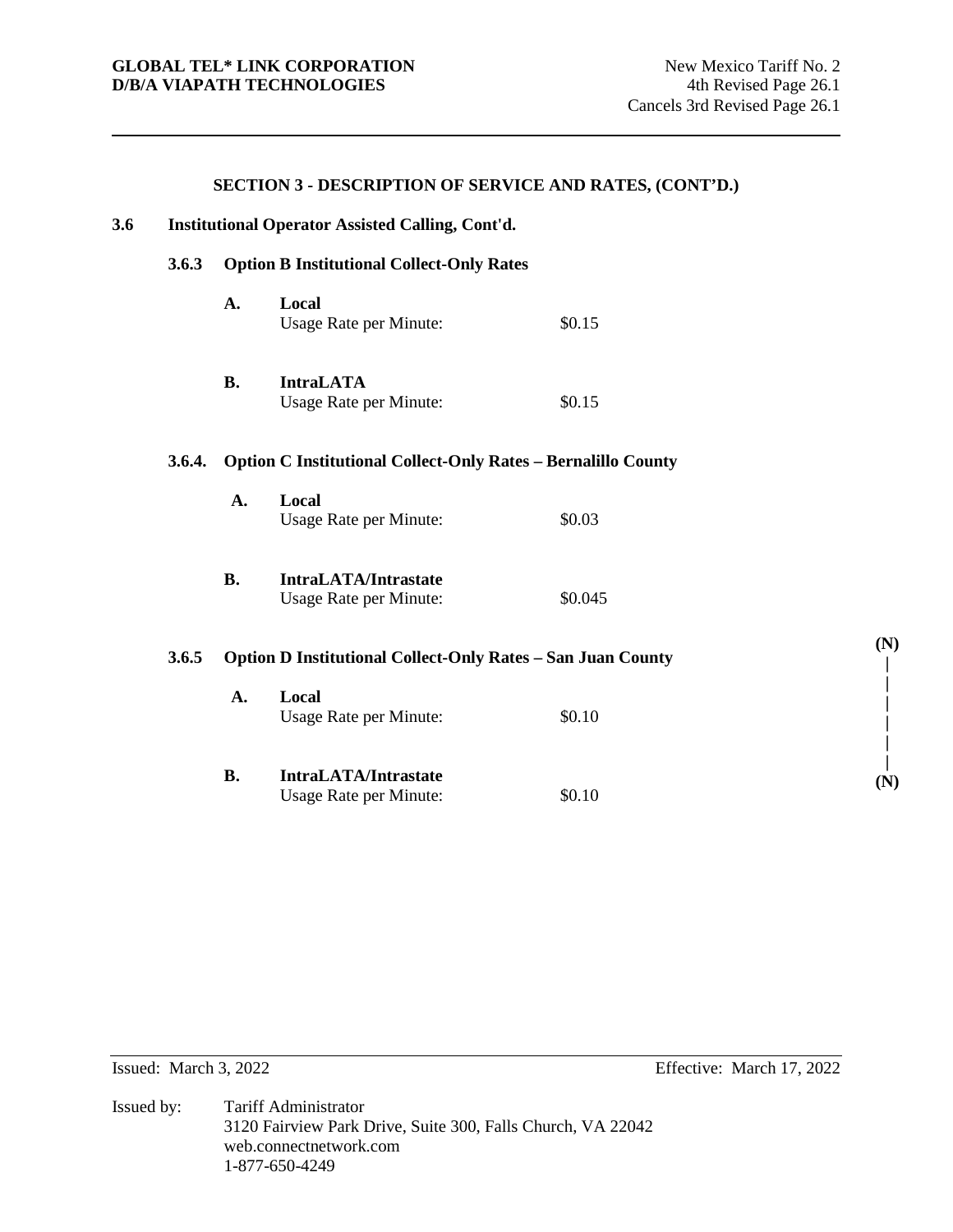#### **3.7 Institutional Telephone Debit Accounts**

# **3.7.1 Definition**

This is a prepaid telephone account available to inmates and other incarcerated persons at correctional facilities that permit this service. Participating individuals elect to transfer funds either from their facility's inmate trust fund or a commissary account. The transfer method is either manual (vouchers) or electronic through a funds transfer interface between the Company and the facility or commissary.

#### **3.7.2 Call Process**

The Company establishes debit accounts which are associated with the inmate's personal Identification Number (PIN). When a call is placed, either the "collect" or "debit" option is selected. Once debit is selected, the inmate enters the called telephone number and PIN. The Company's system automatically informs the caller of the Available Usage Balance remaining in the Prepaid Debit Account, and the rates for the call being attempted. Network usage for completed calls is deducted from the Available Usage Balance at the conclusion of the call.

Any unused funds in a Prepaid Debit Account are refundable upon request. Refunds are issued by the entity controlling the actual cash deposits, which depending on the specific arrangements, is either the Company, the commissary, the correctional facility itself or its agent, unless otherwise directed by state law. The Available Usage Balance expires three months from the date of the last activity on the Prepaid/Debit account, unless alternative arrangements are expressly requested by the correctional facility's management.

#### **3.7.3 Rates and Charges**

| A. | <b>Option 1</b><br>1.<br>Rate per Minute:            | \$0.15  |  |  |  |
|----|------------------------------------------------------|---------|--|--|--|
| В. | <b>Option 2 – Bernalillo County</b>                  |         |  |  |  |
|    | Local<br>1.<br>Usage Rate per Minute:                | \$0.03  |  |  |  |
|    | IntraLATA/Intrastate<br>2.<br>Usage Rate per Minute: | \$0.045 |  |  |  |

Issued: March 3, 2022 Effective: March 17, 2022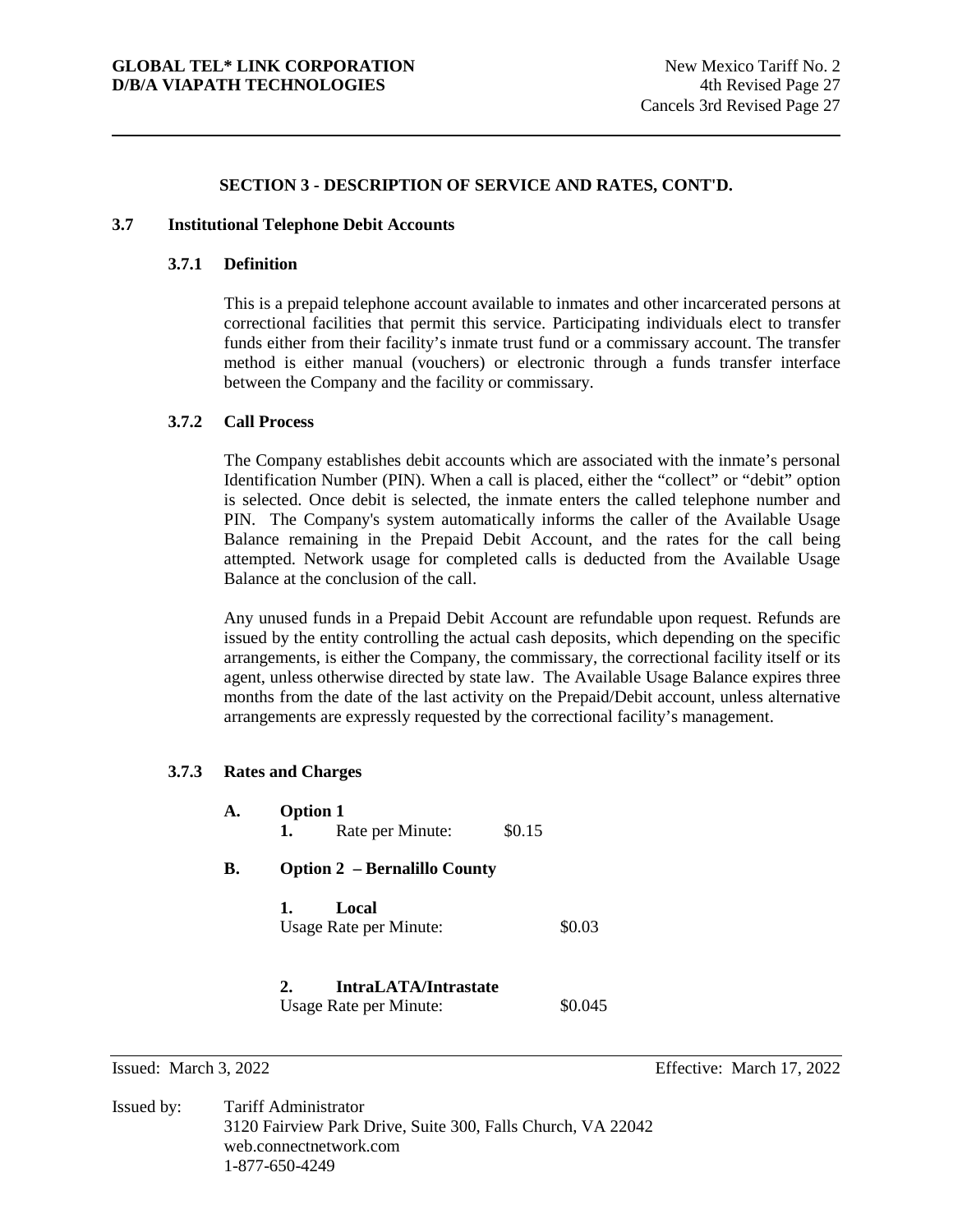# **3.7 Institutional Telephone Debit Accounts, Cont'd.**

# **3.7.3 Rates and Charges, Cont'd.**

| $\mathbf{C}$ . | <b>Option 3 – San Juan County</b> |        |     |
|----------------|-----------------------------------|--------|-----|
|                |                                   |        | (N) |
|                | Local                             |        |     |
|                | Usage Rate per Minute:            | \$0.10 |     |
|                |                                   |        |     |
|                |                                   |        |     |
|                | <b>IntraLATA/Intrastate</b>       |        |     |
|                | Usage Rate per Minute:            | \$0.10 | (N) |
|                |                                   |        |     |

Issued: March 3, 2022 Effective: March 17, 2022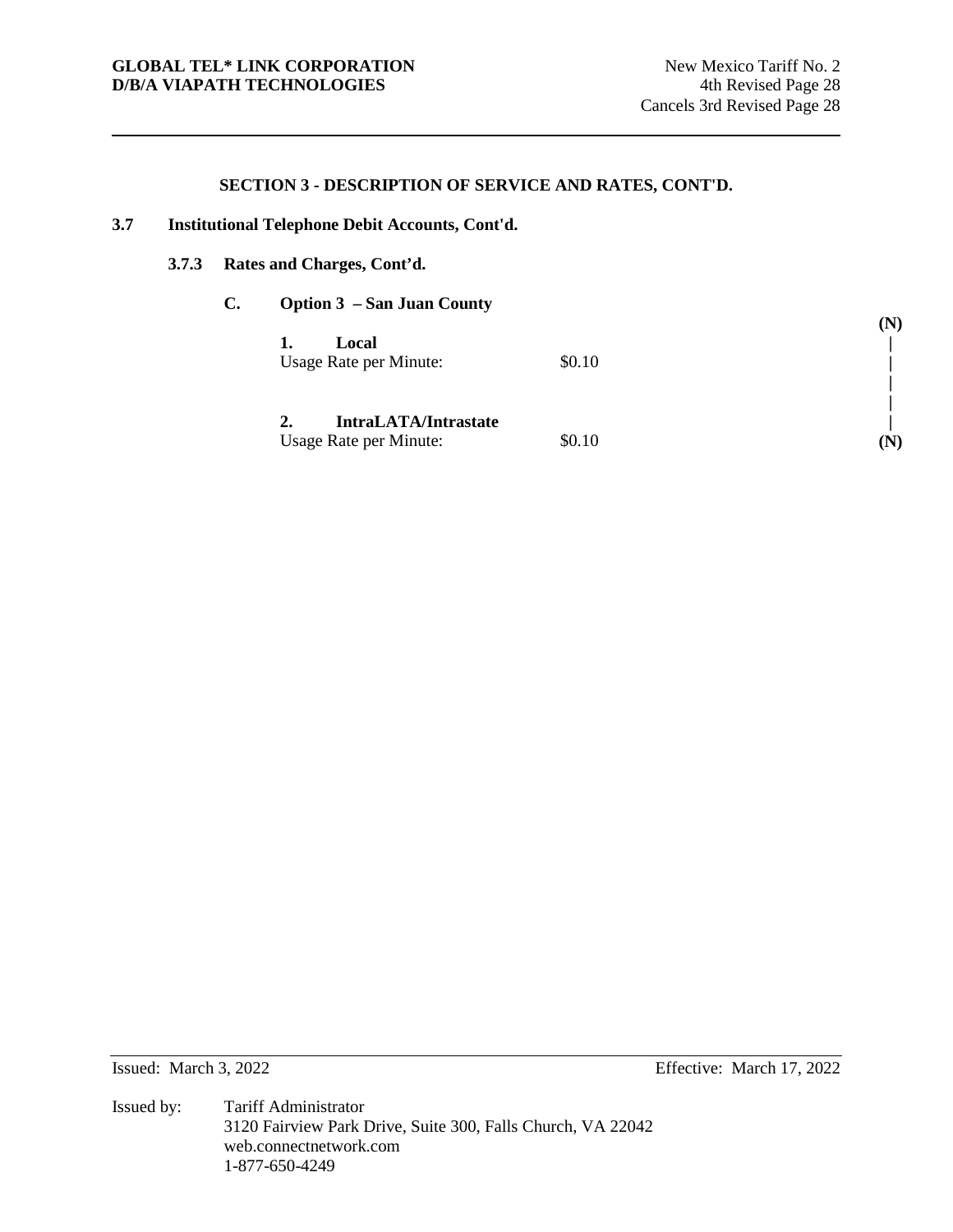**3.7 [Reserved for Future Use]**

Issued: March 3, 2022 Effective: March 17, 2022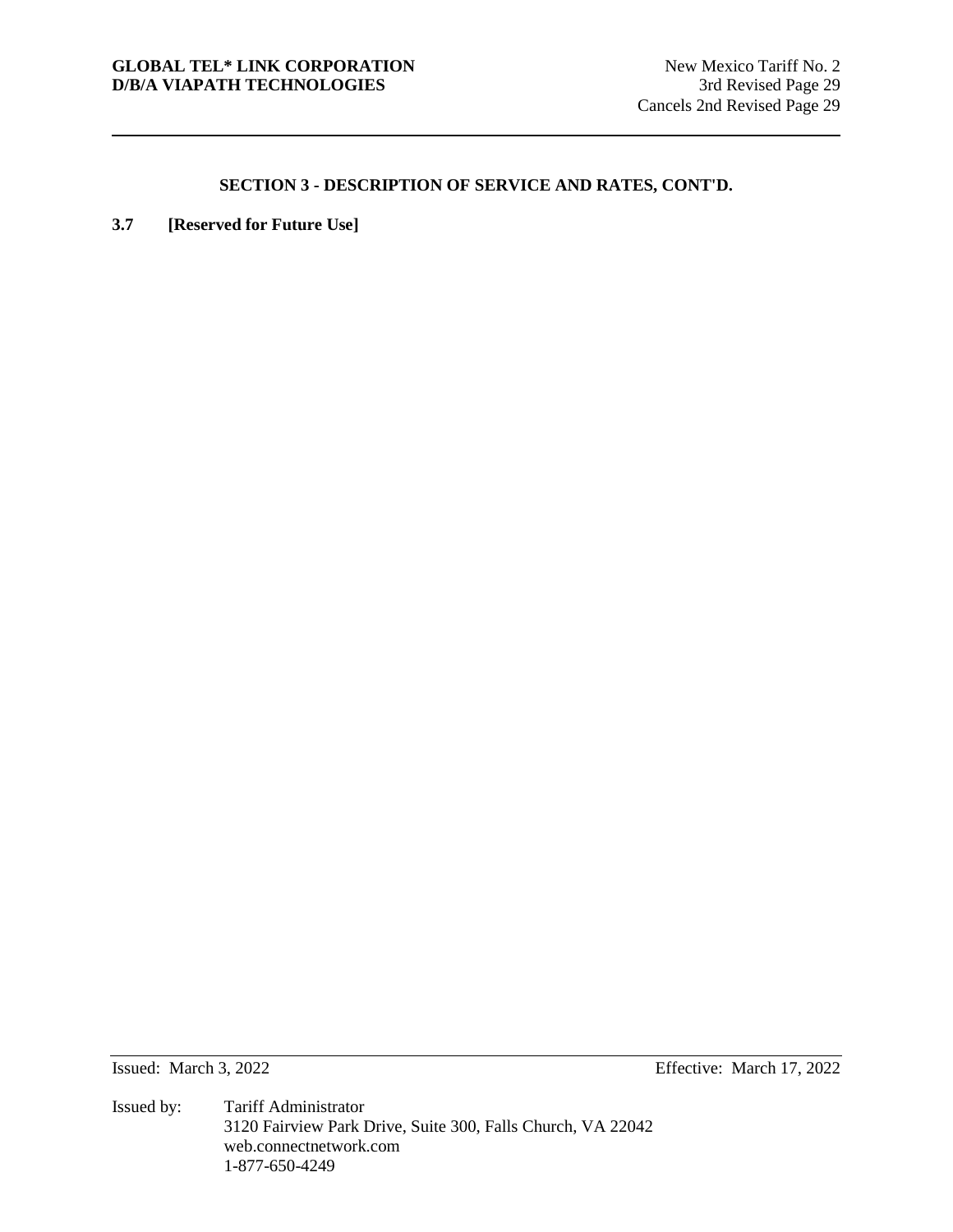### **3.8 Advance Pay Accounts**

In those areas where the Company does not have a direct billing agreement with the existing local exchange carrier, or upon a Customer's request, the Company will set up a Advance Pay Account with the Called Party (Customer) for payment of collect calls placed from institutions served by the Company. Funds in the Customer's Advance Pay account may only be used for payment of collect calls placed by inmates to telephone numbers specified by the Customer. Customers may direct that one or more telephone numbers be allowed to receive collect calls chargeable to the same account by providing the Company with the desired eligible numbers. A maximum of five (5) eligible numbers may be used with any one Advance Pay Account. Establishment and maintenance of an Advance Pay Account is required to complete collect calls to Customers served by local exchange carriers with which the Company does not have an existing direct billing and collection agreement.

Upon request, the Company will provide the Customer with a personal identification number (PIN) and a toll-free number to call in order to set up the account information, including the permissible numbers that the inmate may call.

Additional payments will be accepted with a \$50.00 payment maximum. Initial and additional payments into the account may be made by cash, check or credit card. Transaction fees will apply for credit card and check by phone transactions. All payments will be subject to applicable taxes.

When an inmate places a call, the Customer is informed of both the caller's identity and the account balance prior to accepting the call. Customers may also contact the Company's toll-free customer service number for account balance information at any time.

If the Advance Pay Account balance becomes depleted, calls placed to the numbers specified by the Customer will be blocked until the Advance Pay Account is replenished.

The Customer may close the Advance Pay Account at any time, but accounts are automatically closed following three months of inactivity. The Customer may seek a refund of unused Advance Pay balances upon request at any time, even if the account has been closed. Any remaining balance in the account will be refunded to the Customer after deducting any call charges, applicable taxes, and transaction fees incurred during the current billing cycle. **(T) (T) (T) (T) (T)** 

All security measures and inmate calling restrictions as set forth elsewhere in this tariff are also applicable for any calls made using an Advance Pay Account.

Issued: March 3, 2022 Effective: March 17, 2022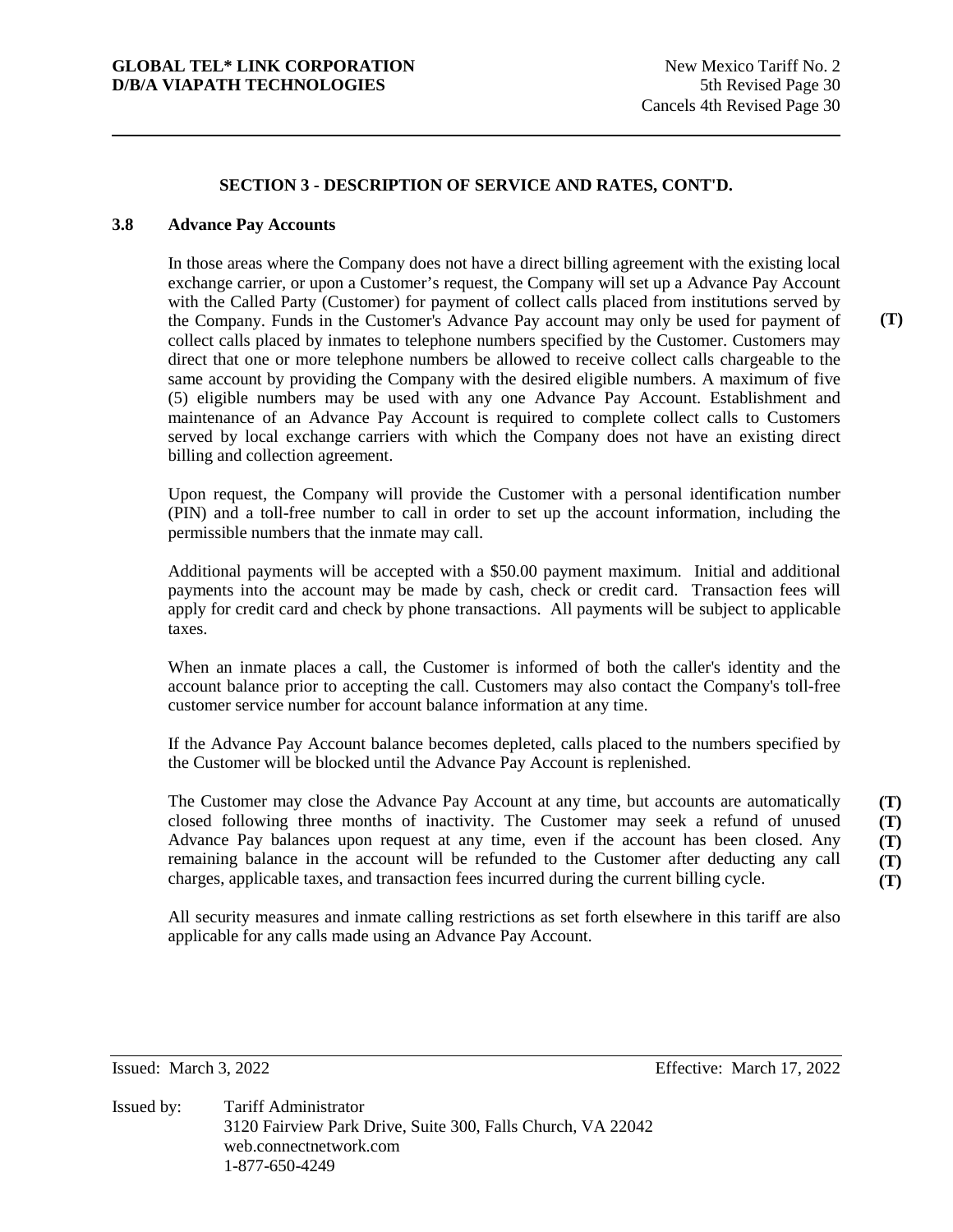| 3.8 |  | <b>Advance Pay Accounts</b> |
|-----|--|-----------------------------|
|     |  |                             |

**3.8.1 Rates and Charges** 

| A.             | <b>Option 1</b><br>Rate per Minute:<br>1.                   | \$0.15  |     |
|----------------|-------------------------------------------------------------|---------|-----|
| <b>B.</b>      | <b>Option 2 - Bernalillo County</b>                         |         |     |
|                | Local<br>1.<br>Usage Rate per Minute:                       | \$0.03  |     |
|                | 2.<br><b>IntraLATA/Intrastate</b><br>Usage Rate per Minute: | \$0.045 |     |
| $\mathbf{C}$ . | <b>Option 3 – San Juan County</b>                           |         | (N) |
|                | 1.<br>Local<br>Usage Rate per Minute:                       | \$0.10  |     |
|                | 2.<br><b>IntraLATA/Intrastate</b><br>Usage Rate per Minute: | \$0.10  | (N) |

Issued: March 3, 2022 Effective: March 17, 2022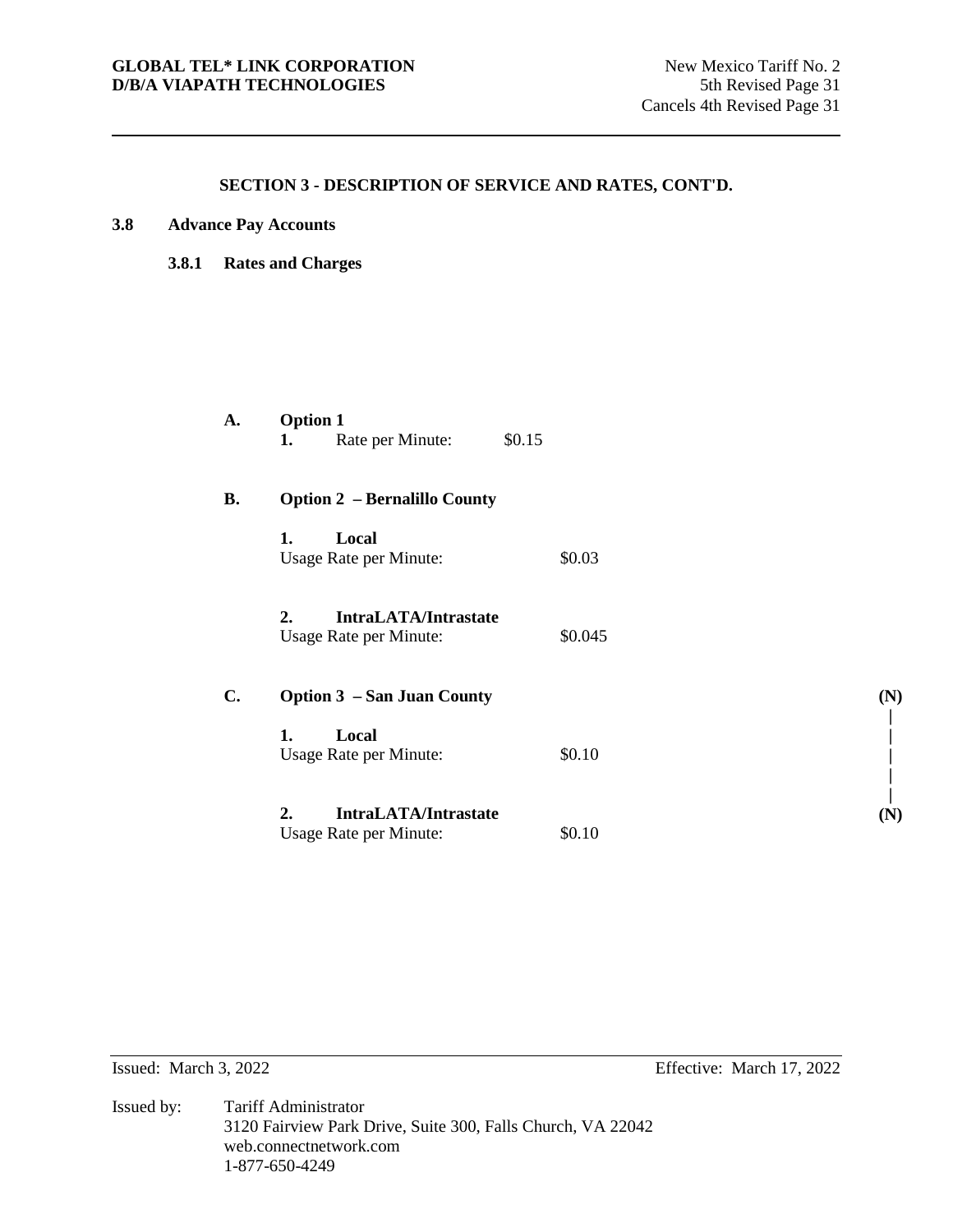# **3.9 Ancillary Service Charges**

# **3.9.1 Option 1**

**Automated Payment Fees (where available) –** Credit Card payment, debit card payment, and bill processing fees, including fees for payments made by interactive voice response (IVR), web, or kiosk (where available).

Automated payment Fees \$3.00

Live Agent Fee – A fee associated with the optional use of a live operator to complete Inmate Calling Services transactions.

Live Agent Fee \$3.00

**Paper Bill/Statement Fees** – Fees associated with providing customers of Inmate Calling Services an optional paper billing statement.

Paper Bill/Statement Fees \$2.00

Issued: March 3, 2022 Effective: March 17, 2022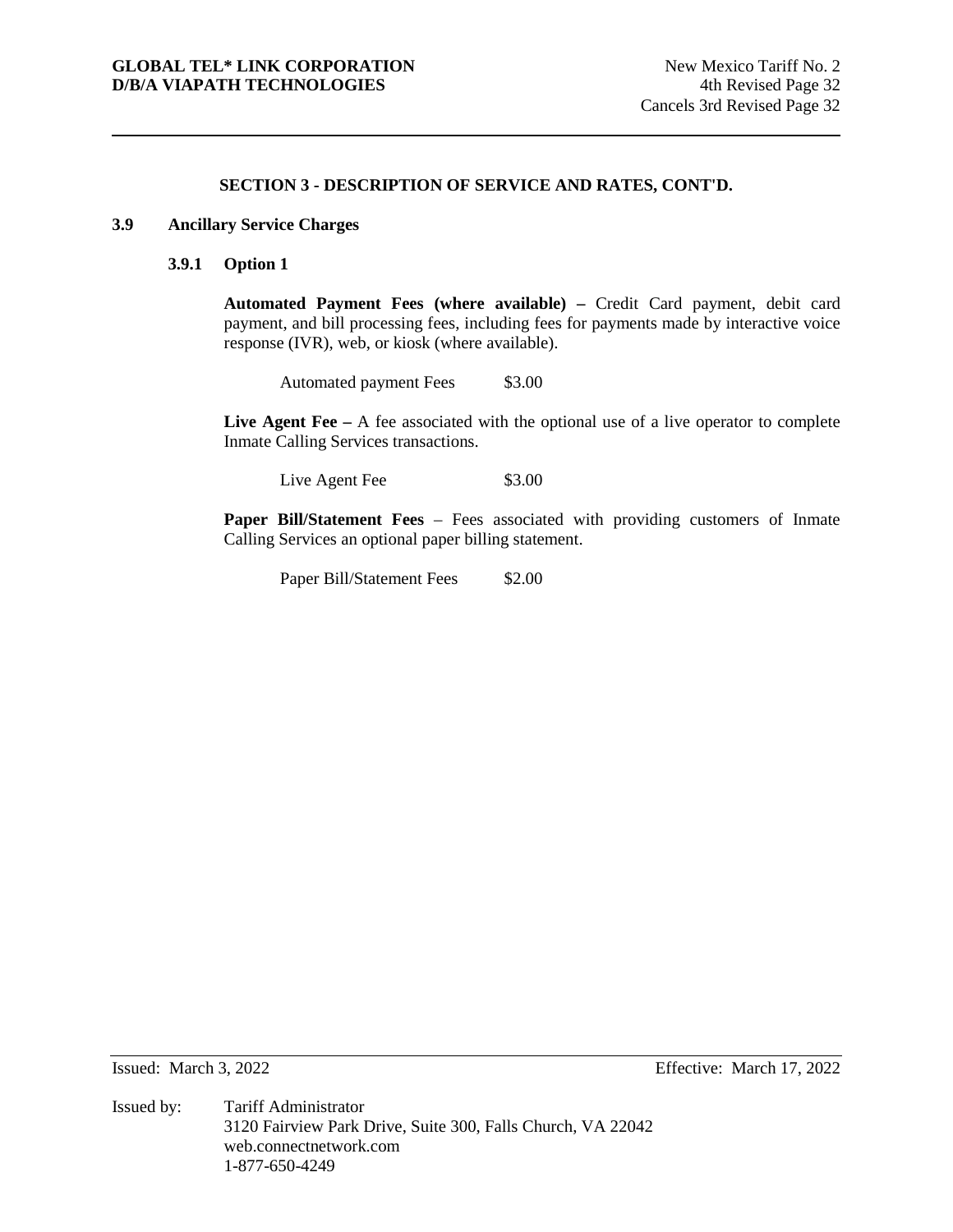#### **3.9 Ancillary Service Charges, Cont'd.**

### **3.9.2 Option 2 – Bernalillo County**

**Automated Payment Fees (where available) –** Credit Card payment, debit card payment, and bill processing fees, including fees for payments made by interactive voice response (IVR), web, or kiosk (where available).

Automated Payment Fees \$2.50

Live Agent Fee – A fee associated with the optional use of a live operator to complete Inmate Calling Services transactions.

Live Agent Fee \$2.50

**Paper Bill/Statement Fees** – Fees associated with providing customers of Inmate Calling Services an optional paper billing statement.

Paper Bill/Statement Fees \$2.00

**Third-Party Financial Transaction Fees** – The exact fee specified by third-party, up to \$6.95 per transaction. **(T) (T)** 

Issued: March 3, 2022 Effective: March 17, 2022

**(M)** 

Issued by: Tariff Administrator 3120 Fairview Park Drive, Suite 300, Falls Church, VA 22042 web.connectnetwork.com 1-877-650-4249